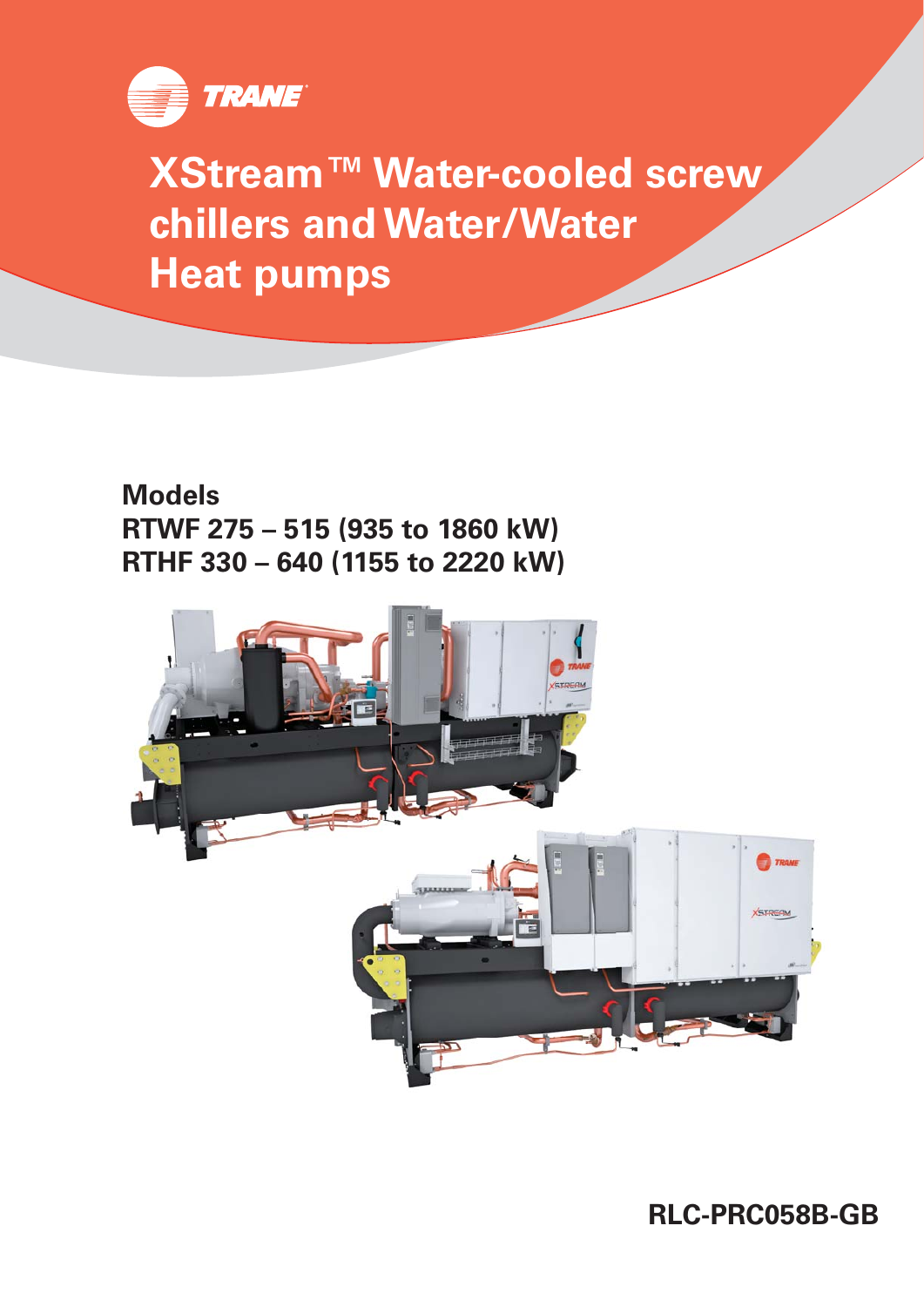

# **Table of Contents**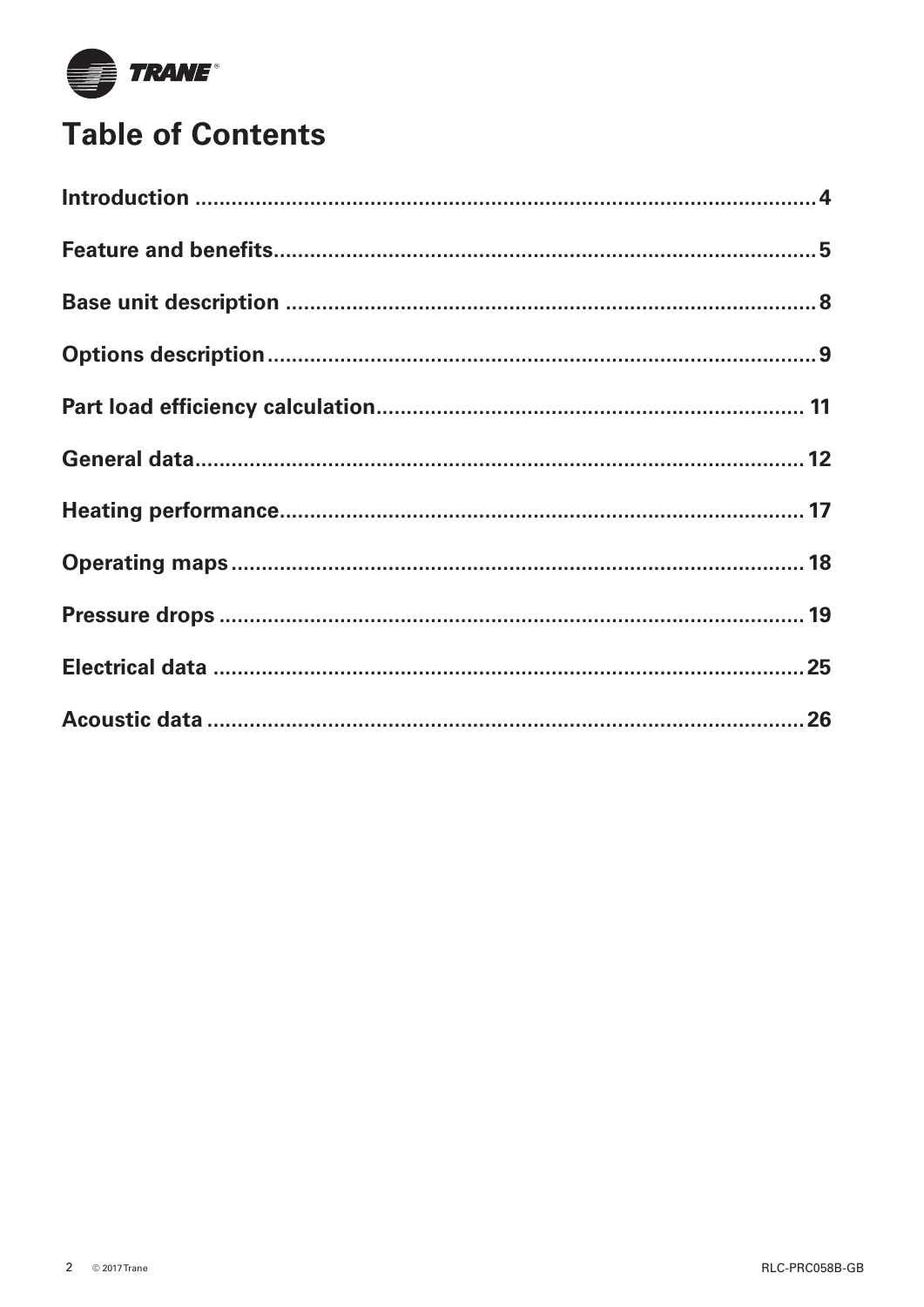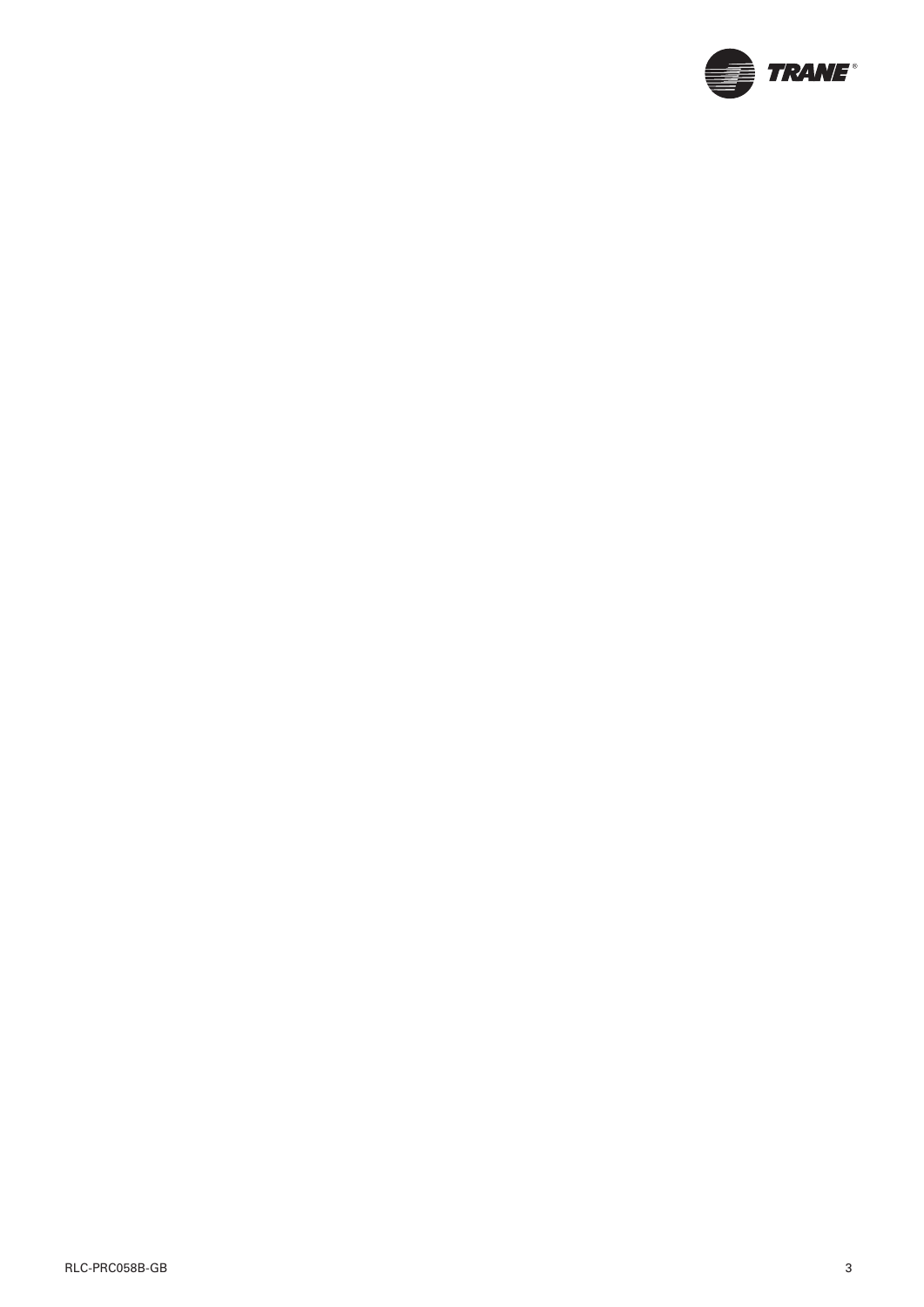

## **Introduction**

The new **Trane XStream™** series is the result of a search for higher reliability and higher energy efficiency, for today's environment.

In an effort to reduce energy consumed by cooling and heating equipment and to continually operate, Trane has developed the **XStream** series chillers and heat pumps with higher efficiencies and a more reliable design than any other water-to-water equipment available on the market today.

The **XStream** series uses the proven design of the Trane helical-rotary compressors, which embraces all of the design features that have made the Trane helical-rotary compressor liquid chillers such a success since 1987.

The industrial-grade design of this helical rotary chillers and heat pumps is ideal for both industrial and commercial markets, in applications such as office buildings, hospitals, schools, retail buildings, and industrial facilities.

The major advantages of the **XStream** series are:

- Extended and unmatched capacities
- High efficiencies both in cooling and heating
- 99.5% reliability rate
- Suitable with high condensing temperature and heat pump applications with possible delivery of hot water up to 68°C (RTWF)
- Great versatility to adapt to varying applications requirements

XStream series come in several versions and efficiency levels, to allow customers to make the best choice according to his main criteria, whether they are economical or environmental.

**RTWF** offers 3 efficiency levels

- − Standard Effi ciency (SE),
- High Efficiency (HE),
- − High Seasonal Effi ciency (HSE), featuring Trane Adaptive Frequency Drive (AFD) to reach High Part Load Efficiencies (ESEER)

**RTHF** offers 2 efficiency levels

- − Extra Effi ciency (XE)
- − High Seasonal Effi ciency (HSE), featuring Trane Adaptive Frequency Drive (AFD) to reach the highest Part Load Efficiencies (ESEER)







**RTWF RTHF**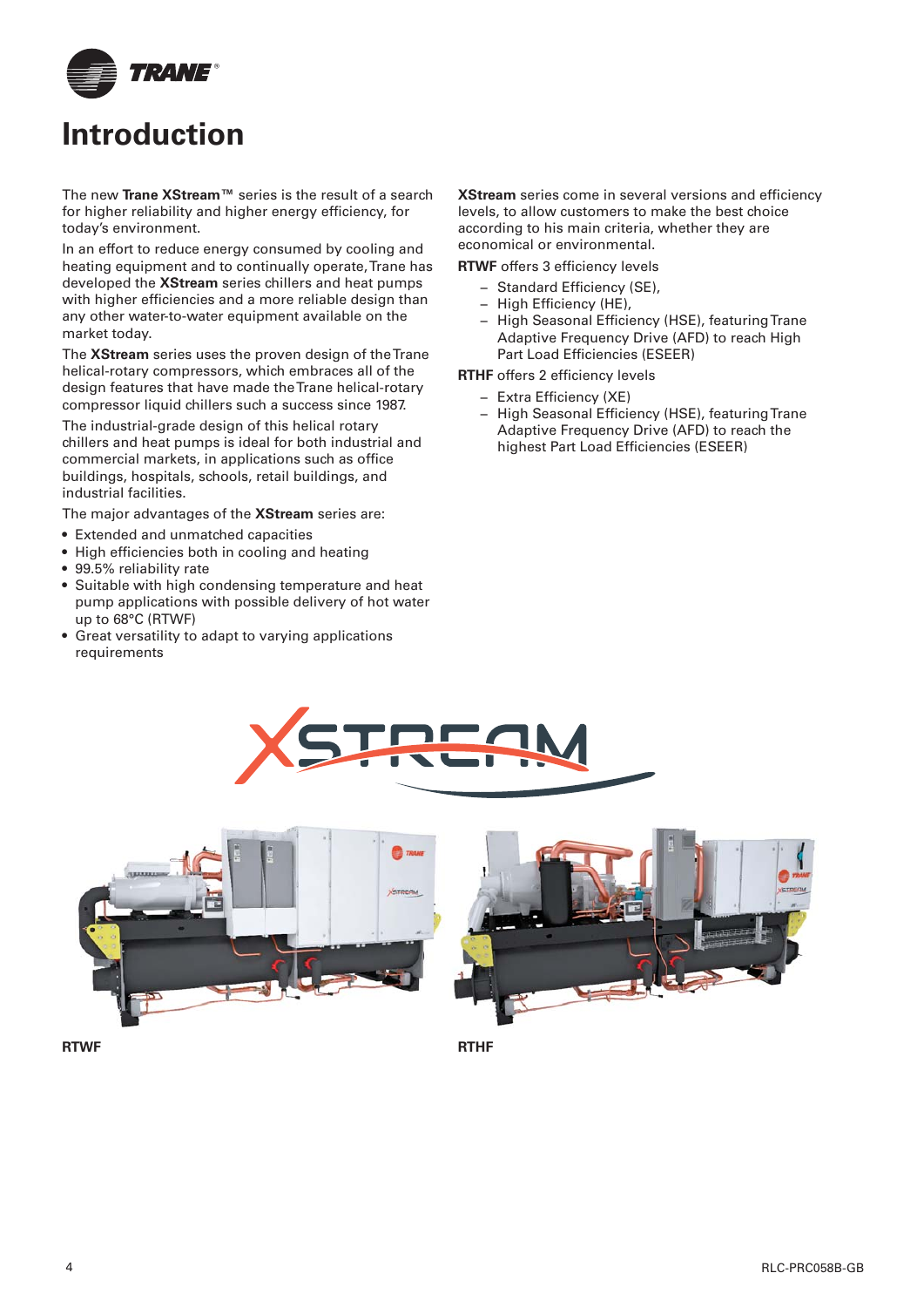

## **Features and benefits**

## **Trane Helical-Rotary Compressors**

- **Unequaled-reliability.** Trane helical-rotary compressor are designed, built, and tested to the same demanding and rugged standards as the previous generation helical-rotary compressors used in both air- and watercooled chillers for more than 27 years.
- **Years of research and testing.** The Trane helical-rotary compressors have amassed thousands of hours of testing, much of it at severe operating conditions beyond normal commercial air- conditioning applications.
- **Proven track record.** The Trane Company is the world's largest manufacturer of large helicalrotary compressors used for refrigeration. Over 300,000 compressors worldwide have proven that the Trane helical- rotary compressors have a reliability rate of greater than 99.5% in the first year of operation  $$ unequalled in the industry.
- **Resistance to liquid slugging.** The robust design of the Trane Series R™ compressor can ingest amounts of liquid refrigerant that normally would severely damage compressor.
- **Fewer moving parts.** The helical- rotary compressor has only two rotating parts: the male rotor and the female rotor.
- **Direct-drive, low-speed**, semi- hermetic compressor for high efficiency and high reliability.
- **Field-serviceable compressor** for easy maintenance.
- **Suction-gas-cooled motor.** The motor operates at lower temperatures for longer motor life.
- **Five minute** start-to-start and two minute stop-tostart anti-recycle timer allows for closer water-loop temperature control.



**Trane GP2 compressor**

### **Capacity Control and Load Matching**

The combination patented unloading system on Trane helical- rotary compressors uses the variable unloading valve for the majority of the unloading function. This allows the compressor to modulate infinitely, to exactly match building load and to maintain chilled-water supply temperatures within  $\pm$  0.3°C of the set point. Helicalrotary chillers that rely on stepped capacity control must run at a capacity equal to or greater than the load, and typically can only maintain water temperature to around ± 1°C. Much of this excess capacity is lost because overcooling goes toward removing building latent heat, causing the building to be dried beyond normal comfort requirements.

On RTWF and RTHF HSE version, the combination of the variable unloading valve plus the Adaptive Frequency<sup>™</sup> drive allows exactly matching building load and getting excellent efficiencies at full load and part load.

HSE units (AFD equipped) are fully compliant with Class C3 (Industrial environment) requirements of EN61800-3 standard.

#### **CHIL evaporator**

Trane developed an evaporator specially designed for **XStream** chillers. Compact - High performance - Integrated design - Low charge (CHIL) evaporator optimizes the flow of the refrigerant to get an excellent heat exchange with water in every operating condition and minimize the quantity of refrigerant used.



#### **High Lift applications**

When considering heat pump or low leaving temperatures industrial process applications, compressor operates under severe pressure conditions, which, if not anticipated may be harmful for compressor or considerably decrease life and reliability of compressor. For high lift applications, **XStream** RTWF units, feature a dedicated compressor design to keep up with those harsh operating conditions. Therefore, RTWF units can reach temperatures as low as -12°C on the evaporator side or as high as 68°C on the condensing side, yet keeping high efficiency and premier reliability.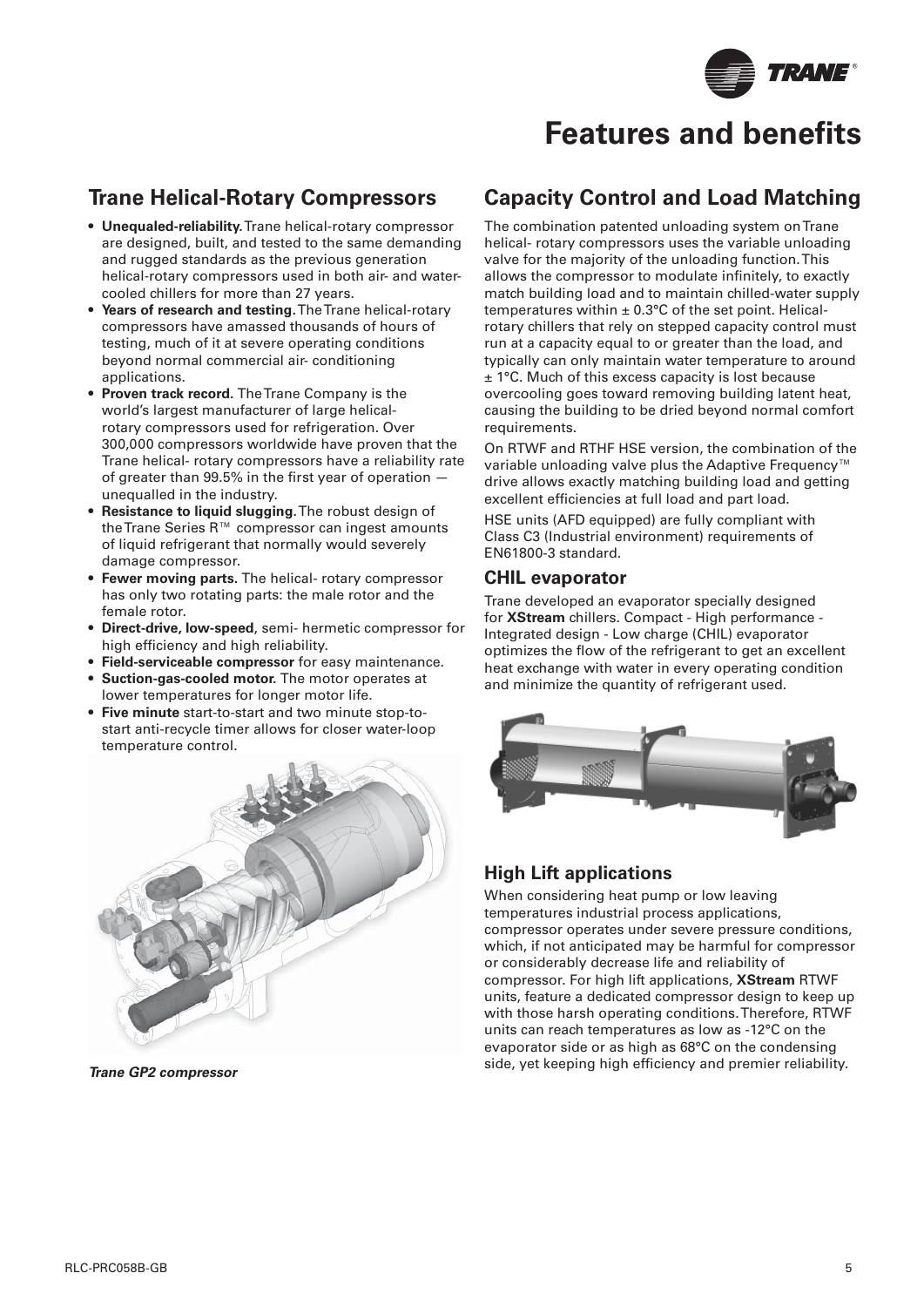

## **Features and benefits**

#### **Variable Primary Flow**

An attractive chilled-water system option may be a variable primary flow (VPF) system. VPF systems present building owners with several cost-saving benefits that are directly related to the pumps. The most obvious cost savings result from eliminating the secondary distribution pump, which in turn avoids the expense incurred with the associated piping connections (material, labor), electrical service, and variablefrequency drive.

Building owners often cite pump related energy savings as the reason that prompted them to install a VPF system. With the help of a TRANE software analysis tool, you can determine whether the anticipated energy savings justify the use of variable primary flow in a particular application. It may also be easier to apply variable primary flow in an existing chilled-water plant.

Unlike the "decoupled" design, the bypass can be positioned at various points in the chilled-water loop and an additional pump is unnecessary. The evaporator in the **XStream** series can withstand up to 50% percent water flow reduction as long as this flow is equal to or above the minimum flow-rate requirements. The microprocessor and capacity control algorithms are designed to handle a maximum of 10% change in water flow rate per minute in order to maintain  $\pm 0.3$ °C leaving evaporator temperature control. For applications in which system energy savings is most important and tight temperature control is classified as  $\pm 1.1$ °C, up to 30% changes in flow per minute are possible.

#### **Factory Testing Means Trouble-Free Start-up**

All **XStream** chillers are given a complete functional test at the factory. This computer-based test program completely checks the sensors, wiring, electrical components, microprocessor function, communication capability, expansion valve performance, and fans. In addition, each compressor is run-tested to verify capacity and efficiency. Where applicable, each unit is factory preset to the customer's design conditions. An example would be the leaving-liquid temperature set point. The result of this test program is that the chiller arrives at the job site fully tested and ready for operation.

#### **Factory-Installed and Tested Controls and Options Speed Installation**

All **XStream** chiller options are factory installed and tested. Some manufacturers send accessories in pieces to be field installed. With Trane, the customer saves on installation expense and has assurance that ALL chiller controls and options have been tested and will function as expected.

#### **Superior Control with UC 800™ Chiller controls**

The Adaptive Control™ microprocessor system enhances the **XStream** chiller by providing the very latest chiller control technology. With the Adaptive Control microprocessor, unnecessary service calls and unhappy tenants are avoided. The unit does not nuisance-trip or unnecessarily shut down. Only when the chiller controls have exhausted all possible corrective actions and the unit is still violating an operating limit, will the chiller shut down. Controls on other equipment typically shut down the chiller, usually just when it is needed the most.

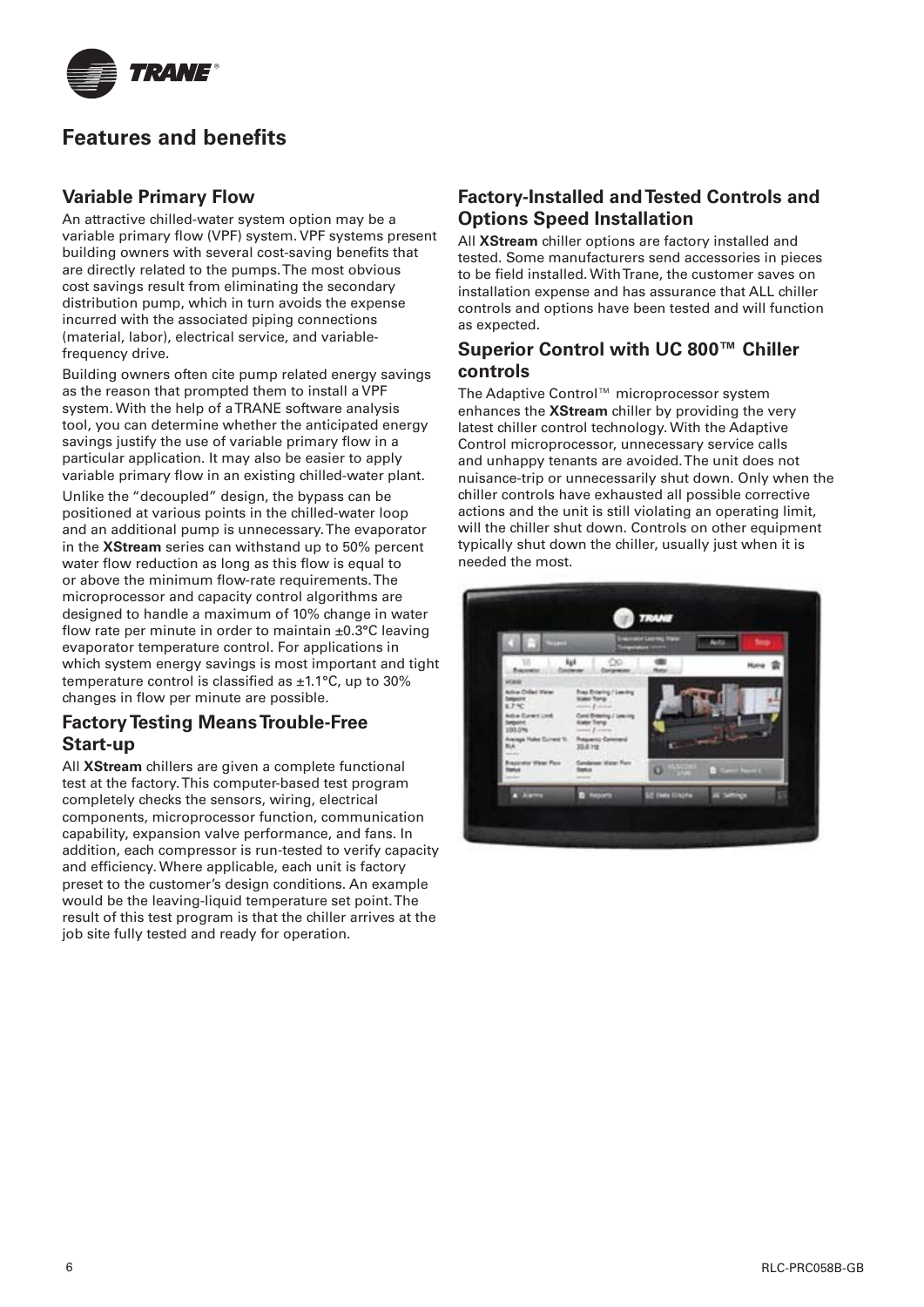

## **Features and benefits**

#### **SmartFlow control**

XStream series units are fully compatible with variable flow operation both on evaporator and condenser sides. The modulation of the pump speed is managed to ensure that chiller  $\Delta T$  stays constant. Entering and leaving temperatures at the evaporator will be measured directly by the chiller controller, through the factorysupplied sensor. A  $\Delta T$  setpoint will be present on the unit controller. The option for constant  $\Delta T$  is intended to be used with 3-way valves on water systems, or 2-way valves on water system but constant flow at the by-pass.

#### **System option: Ice storage**

**UC 800** optimization software controls operation of the required equipment and accessories to easily move from one mode of operation to another. For example: even with ice-storage systems, there are numerous hours when ice is neither produced nor consumed, but saved.

In this mode, the chiller is the sole source of cooling. For example, to cool the building after all ice is produced but before high electrical demand charges take effect, UC 800 sets the chiller leaving- fluid set point to its most efficient setting and starts the chiller, chiller pump, and load pump.

When electrical demand is high, the ice pump is started and the chiller is either demand limited or shut down completely. UC 800 controls have the intelligence to optimally balance the contribution of the ice and the chiller in meeting the cooling load.

The capacity of the chiller plant is extended by operating the chiller and ice in tandem. UC 800 rations the ice, augmenting chiller capacity while reducing cooling costs. When ice is produced, UC 800 will lower the chiller leaving-fluid set point and start the chiller, ice and chiller pumps, and other accessories. Any incidental loads that persist while producing ice can be addressed by starting the load pump and drawing spent cooling fluid from the ice storage tanks.

For specific information on ice storage applications, contact your local sales office

#### **Series counterflow chiller configuration**

When considering multiple chillers plant, designers conventionally go for parallel-piped chillers configuration. Nevertheless, there are ways to bring more efficiency by using a different chiller lay-out.

An effective alternative to consider is to pipe the chillers in series. Larger  $\Delta T$  and low flow design save energy on the pumping. Series chiller configuration allows as well, to get a better efficiency from the upstream chiller, more lightly loaded. Combining this configuration with Variable Primary Flow (VPF) will further increase system efficiency.

Series piping principle can also be applied to condenser side. This is called Series-Series counterflow configuration. This will result in similar advantages on the condenser side, enlarging the opportunity for savings on the overall system.

For more information on Series chillers arrangements, refer to Trane Application Engineering Manual about Multiple-Chiller system design and control (SYS-AP M001).



#### **Product certification**

Trane as a Global leader in the HVAC industry participates to both Eurovent and AHRI chillers certification programs. Through this third party certifications, Trane commits to deliver units that comply with the declared performance.

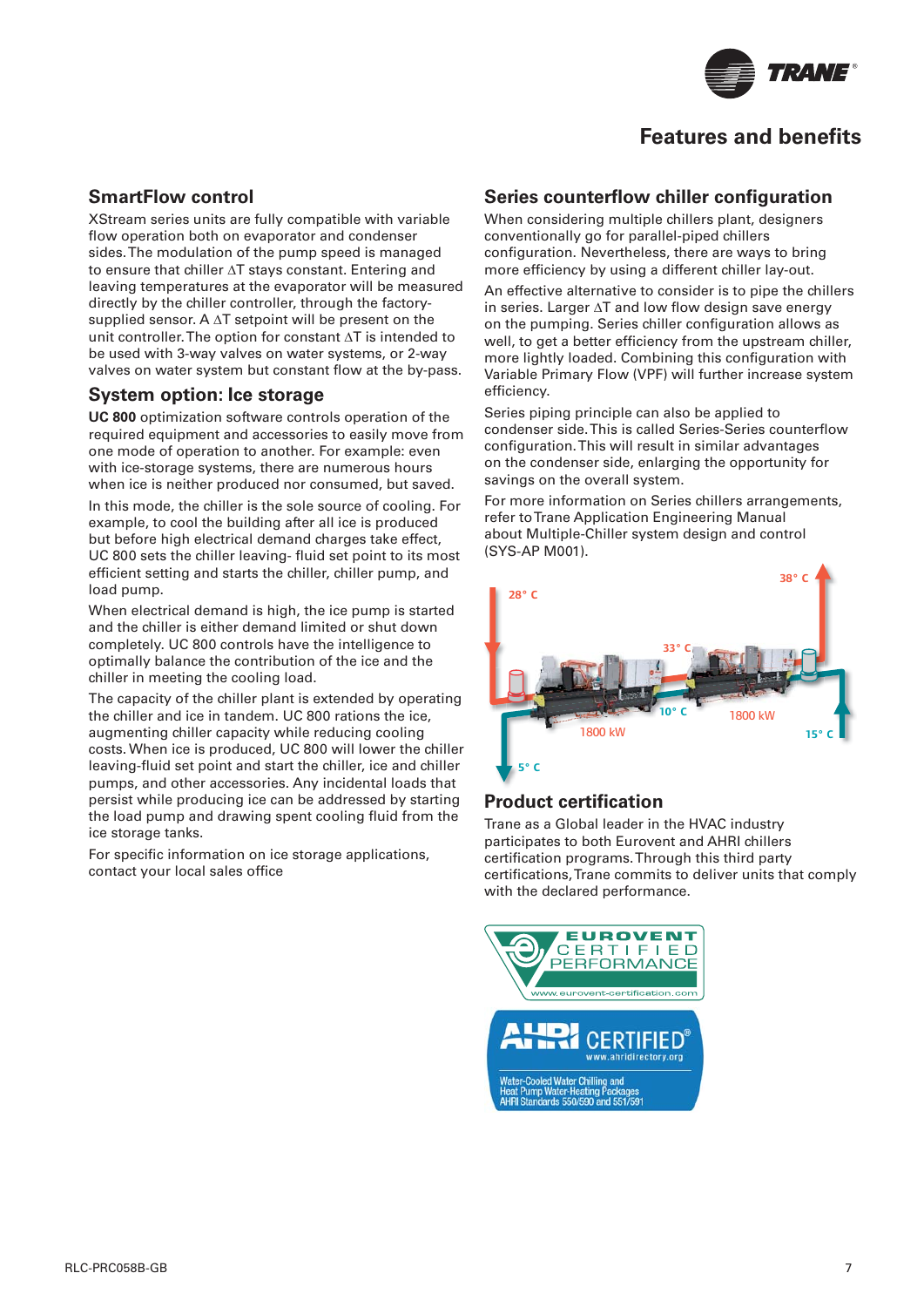

# **Base unit description**

|                                     | <b>RTWF SE</b>       | <b>RTWF HE</b> | <b>RTHF XE</b>                                                                                 | <b>RTWF HSE</b>      | <b>RTHF HSE</b>      |
|-------------------------------------|----------------------|----------------|------------------------------------------------------------------------------------------------|----------------------|----------------------|
| Power supply                        |                      |                | 400 V - 3 Ph - 50 Hz - Single point                                                            |                      |                      |
| <b>Compressor type</b>              | Trane<br><b>CHHP</b> |                | Trane<br><b>CHHC</b>                                                                           | Trane<br><b>CHHP</b> | Trane<br><b>CHHC</b> |
| <b>Compressor technology</b>        |                      | Fixed speed    |                                                                                                | <b>AFD</b>           |                      |
| <b>Number of circuits</b>           |                      |                | 2                                                                                              |                      |                      |
| Compliance                          |                      |                | $CE - PED$                                                                                     |                      |                      |
| <b>Condenser application</b>        |                      |                | Cooling: Entering Condenser Water Temp ≤ 35°C<br>Heating: Low temp Water to Water HP operation |                      |                      |
| <b>Evaporator application</b>       |                      |                | Cooling - Leaving Evaporator Water Temp $\geq 4.4$ °C                                          |                      |                      |
| Refrigerant                         |                      |                | $R-134a$                                                                                       |                      |                      |
| <b>Relief valve</b>                 |                      |                | Single relief valve on condenser                                                               |                      |                      |
| <b>Evaporator water connections</b> |                      |                | Direct Connection - Grooved pipes                                                              |                      |                      |
| Evporator water side pressure       |                      |                | 10 bars                                                                                        |                      |                      |
| <b>Condenser water connections</b>  |                      |                | Direct Connection - Grooved pipes                                                              |                      |                      |
| Condenser water side pressure       |                      |                | 10 bars                                                                                        |                      |                      |
| <b>Flow Control</b>                 |                      |                | Constant Flow - Pump signal On/Off (Condenser + Evaporator)                                    |                      |                      |
| <b>Power protection</b>             |                      |                | Fused                                                                                          |                      |                      |
| <b>Electrical IP protection</b>     |                      |                | Enclosure with Dead Front protection                                                           |                      |                      |
| <b>Installation accessories</b>     |                      |                | Optional                                                                                       |                      |                      |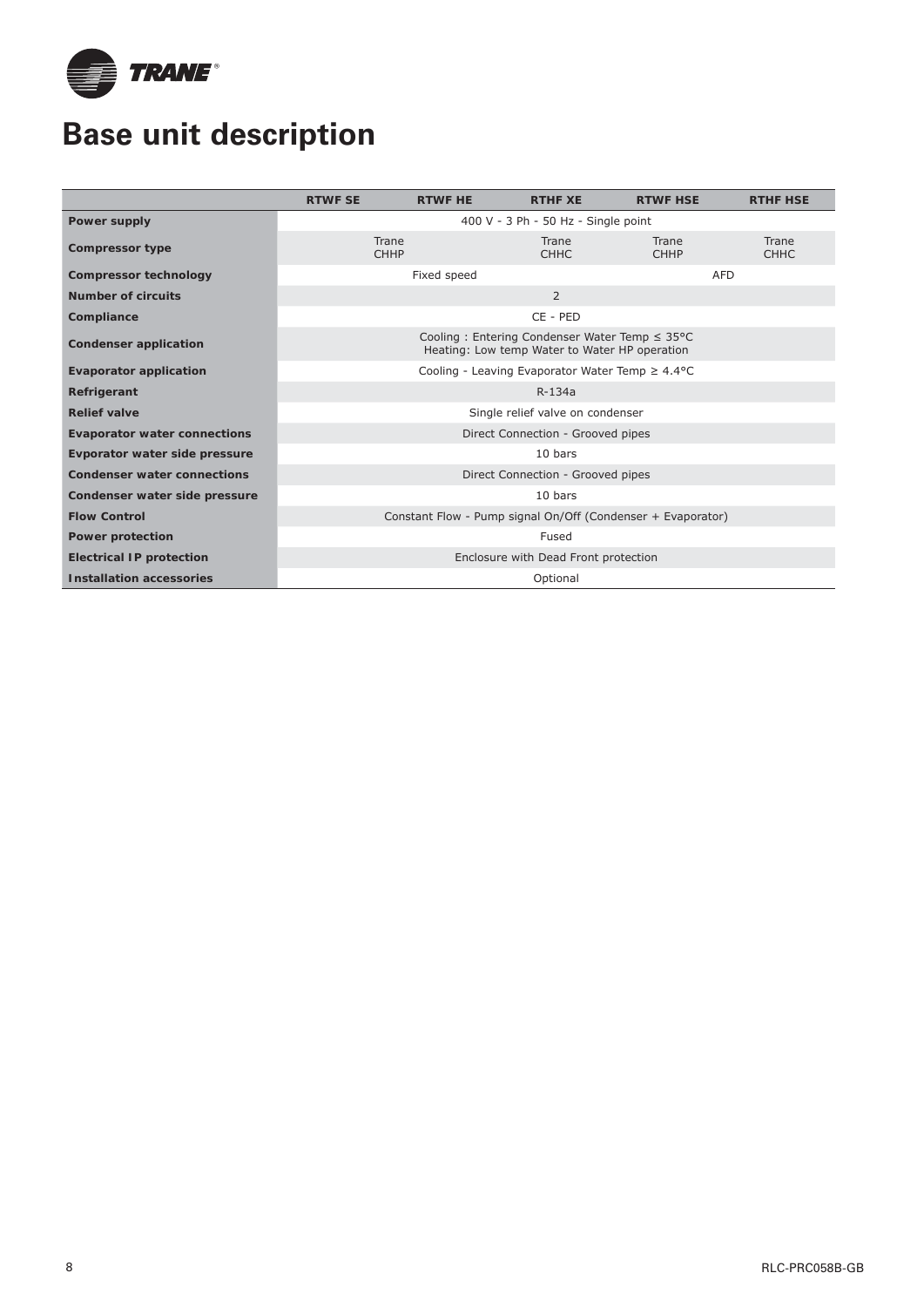

# **Options description**

| <b>Option Description</b>                                     | <b>Application</b>                                                                                             |                                                                                        | <b>Available for</b> |             |
|---------------------------------------------------------------|----------------------------------------------------------------------------------------------------------------|----------------------------------------------------------------------------------------|----------------------|-------------|
|                                                               |                                                                                                                |                                                                                        | <b>RTWF</b>          | <b>RTHF</b> |
| 400 V - 3 Ph - 50 Hz - Dual point                             | 2 distinct power supplies, one per<br>circuit                                                                  | Renovation. Replacement of two<br>smaller units by one only.                           |                      |             |
| <b>Condenser Application</b>                                  |                                                                                                                |                                                                                        |                      |             |
| High Temp Condenser                                           | Compressor design optimized for<br>high compression ratio                                                      | Dry cooler applications with up to<br>68°C Condenser leaving water                     |                      |             |
| Med & High temp water to water HP<br>operation                | Compressor design optimized for<br>high compression ratio + Condenser<br>leaving water temperature control     | Heat pump applications with<br>Leaving water up to 68°C                                |                      |             |
| Low temp water to water heat pump<br>operation                | Condenser Leaving water<br>temperature control                                                                 | Heat pump applications with<br>condenser entering water<br>temperature up to 35°C      |                      |             |
| <b>Evaporator Application</b>                                 |                                                                                                                |                                                                                        |                      |             |
| Process Cooling - Leaving Evaporator<br>Water Temp $< 4.4$ °C | Compressor design optimized for<br>high compression ratio                                                      | Process cooling applications down<br>to -12°C leaving water                            |                      |             |
| Ice making                                                    | Compressor design optimized for<br>high compression ratio + Dual<br>setpoint (Comfort / Ice making)            | Ice storage applications for Ice<br>making temps as low as -7°C                        |                      |             |
| Sound Attenuation Package                                     | Additional compressor sound<br>enclosure                                                                       | Sound reduction of 3 dB(A) per<br>Compressor                                           |                      |             |
| <b>Relief Valve</b>                                           |                                                                                                                |                                                                                        |                      |             |
| Single relief Valve on both condenser and<br>evaporator       | Additional relief valve on Low<br>pressure side                                                                | Additional pressure safety device                                                      |                      |             |
| Dual Relief valve on condenser only                           | 2 relief valve with by 3 way valve<br>on high pressure side                                                    | Maintenance                                                                            |                      |             |
| Dual relief Valve on both evaporator and<br>condenser         | 2 relief valve with by 3 way valve<br>on both high and low side                                                | Maintenance                                                                            |                      |             |
| <b>Evaporator water connection</b>                            |                                                                                                                |                                                                                        |                      |             |
| Left hand Connection                                          | Additional pipe allowing Evaporator<br>connections on the right side of the<br>unit (facing control panel)     | Supply and return water on the<br>same side of the unit                                |                      |             |
| Right hand Connection                                         | Additional pipe allowing Evaporator<br>connections on the left side of the<br>unit (facing control panel)      | Supply and return water on the<br>same side of the unit                                |                      |             |
| No insulation on cold parts                                   | Unit delivered without insulation on<br>Evaporator and cold parts                                              | For field supplied insulation by<br>customer                                           |                      |             |
| <b>Condenser water connection</b>                             |                                                                                                                |                                                                                        |                      |             |
| Left hand Connection                                          | Additional pipe allowing Condenser<br>connections on the right side of the<br>unit (facing control panel)      | Supply and return water on the<br>same side of the unit                                |                      |             |
| Right hand Connection                                         | Additional pipe allowing Condenser<br>connections on the left side of the<br>unit (facing control panel)       | Supply and return water on the<br>same side of the unit                                |                      |             |
| Condenser thermal insulation                                  | Thermal insulation of condenser                                                                                | Heat Pump application to avoid<br>wasted heat                                          | O                    |             |
| <b>SmartFlow Control</b>                                      |                                                                                                                |                                                                                        |                      |             |
| VPF Constant Delta T Evaporator                               | Optional PC board delivering a<br>2-10 V modulating signal output<br>to control a pump motor speed<br>inverter | Evaporator variable speed pump<br>control based on a constant Delta T                  |                      |             |
| VPF Constant Delta T Condenser                                | Optional PC board delivering a<br>2-10 V modulating signal output<br>to control a pump motor speed<br>inverter | Condenser variable speed pump<br>control based on a constant Delta T                   |                      |             |
| VPF Constant Delta T Evaporator and<br>Condenser              | Optional PC board delivering a<br>2-10 V modulating signal output<br>to control a pump motor speed<br>inverter | Evaporator and Condenser variable<br>speed pump control based on<br>constant Delta T's |                      |             |
| Power protection                                              | Unit protection by Circuit Breaker                                                                             | Protection of compressors against<br>over current                                      |                      |             |

● Factory mounted ▲ Accessory (not fitted) - Not proposed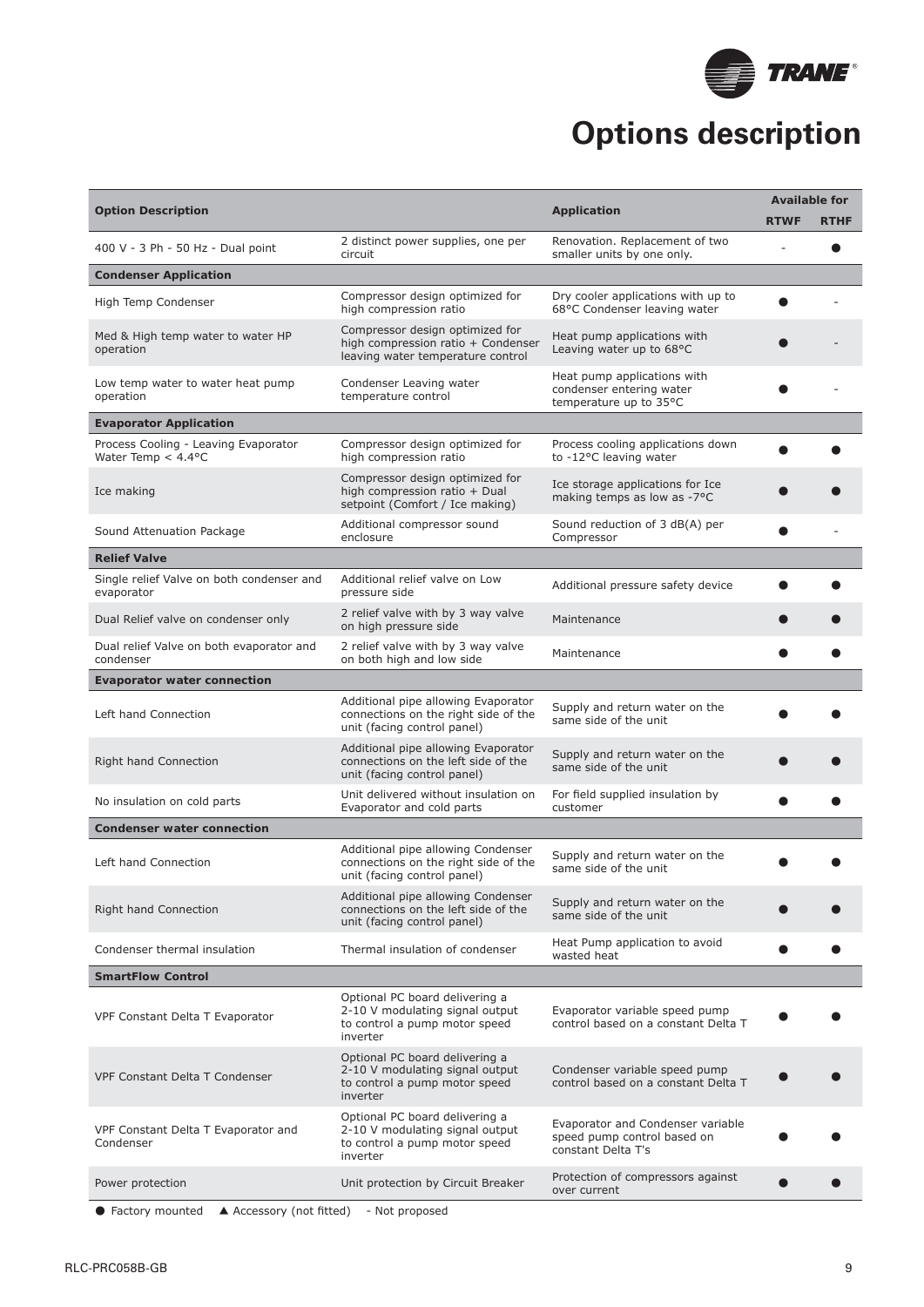

## **Options description**

| <b>Option Description</b>                                    |                                                                                                 | <b>Application</b>                                                                                                  | <b>Available for</b><br><b>RTWF</b> | <b>RTHF</b> |
|--------------------------------------------------------------|-------------------------------------------------------------------------------------------------|---------------------------------------------------------------------------------------------------------------------|-------------------------------------|-------------|
| Under/over voltage protection                                |                                                                                                 |                                                                                                                     |                                     |             |
| Under/Over voltage protection                                | Phase monitoring device                                                                         | Protection of unit against voltage<br>unbalance (Standard feature on<br>HSE variable speed units)                   |                                     |             |
| Under/Over voltage protection $+$ ground<br>fault protection | Phase monitoring device +<br>differential circuit breaker                                       | Protection of unit against voltage<br>unbalance and ground fault                                                    | O                                   |             |
| <b>Smart Com protocole</b>                                   |                                                                                                 |                                                                                                                     |                                     |             |
| <b>BACNet MSTP interface</b>                                 | Communication card                                                                              | Communication with BMS through<br><b>BACNet MSTP Protocol</b>                                                       |                                     |             |
| <b>BACNet IP interface</b>                                   | Communication card                                                                              | Communication with BMS through<br><b>BACNet IP Protocol</b>                                                         |                                     |             |
| ModBus RTU interface                                         | Communication card                                                                              | Communication with BMS through<br>Modbus Protocol                                                                   |                                     |             |
| LonTalk Interface                                            | Communication card                                                                              | Communication with BMS through<br>LonTalk Protocol                                                                  |                                     |             |
| External setpoints & capacity outputs                        | Programmable Input/Output card<br>and sensors                                                   | Remote Control or remote<br>monitoring                                                                              | ▲                                   |             |
| Outdoor Air Temp Sensor                                      | With Outdoor Air Temp Sensor                                                                    | Measurement of Outdoor ambient<br>air temp to perform water set point<br>offset                                     | ▲                                   |             |
| <b>Electrical IP Protection</b>                              | IP 20 protection                                                                                | Electrical safety                                                                                                   |                                     |             |
| Master slave operation                                       | Communication card                                                                              | Operation of two chillers on a same<br>water loop                                                                   |                                     |             |
| Energy metering                                              | Additional energy meter                                                                         | Monitors electricity consumption<br>(kWh) of the full unit                                                          | O                                   |             |
| <b>Condenser Refrigerant Pressure Output</b>                 |                                                                                                 |                                                                                                                     |                                     |             |
| Condenser Water Control Output                               | Communication card - 0-10 V<br>Analog output                                                    | Allows to control a valve on<br>condenser loop to perform proper<br>unit start when condenser water<br>loop is cold |                                     |             |
| Condenser Pressure (%HPC) Output                             | Communication card - 0-10 V<br>Analog output                                                    | Allows control of cooling device<br>based on condenser pressure (Ie.<br>Cooling tower fan, 3-Way valve)             |                                     |             |
| Differential Pressure Output                                 | Communication card - 0-10 V<br>Analog output                                                    | Allows control of a 3-way valve on<br>condenser water loop                                                          |                                     |             |
| Power socket                                                 | 230 V Power socket                                                                              | Local Power source to connect an<br>electrical device such as a Laptop                                              |                                     |             |
| Anti vibration accessories                                   |                                                                                                 |                                                                                                                     |                                     |             |
| Neoprene isolators                                           |                                                                                                 | Eliminates vibration transmission<br>risk to building                                                               | ▲                                   |             |
| Neoprene pads                                                |                                                                                                 | Eliminates vibration transmission<br>risk to building                                                               |                                     |             |
| Grooved pipe with coupling & pipe stub                       | 4 Grooved pipe adapters                                                                         | Allows welded connection to unit                                                                                    | ▲                                   | ▲           |
| <b>Flow Switch</b>                                           |                                                                                                 |                                                                                                                     |                                     |             |
| Evap or Condenser Flow switch                                | One Flow Switch delivered to be<br>installed either on Evaporator or<br>Condenser side          | Allows to check flow detection                                                                                      | ▲                                   |             |
| Evap and Condenser Flow switch                               | Two Flow Switches delivered to be<br>installed respectively on Evaporator<br>and Condenser side | Allows to check flow detection                                                                                      | ▲                                   |             |

● Factory mounted ▲ Accessory (not fitted) - Not proposed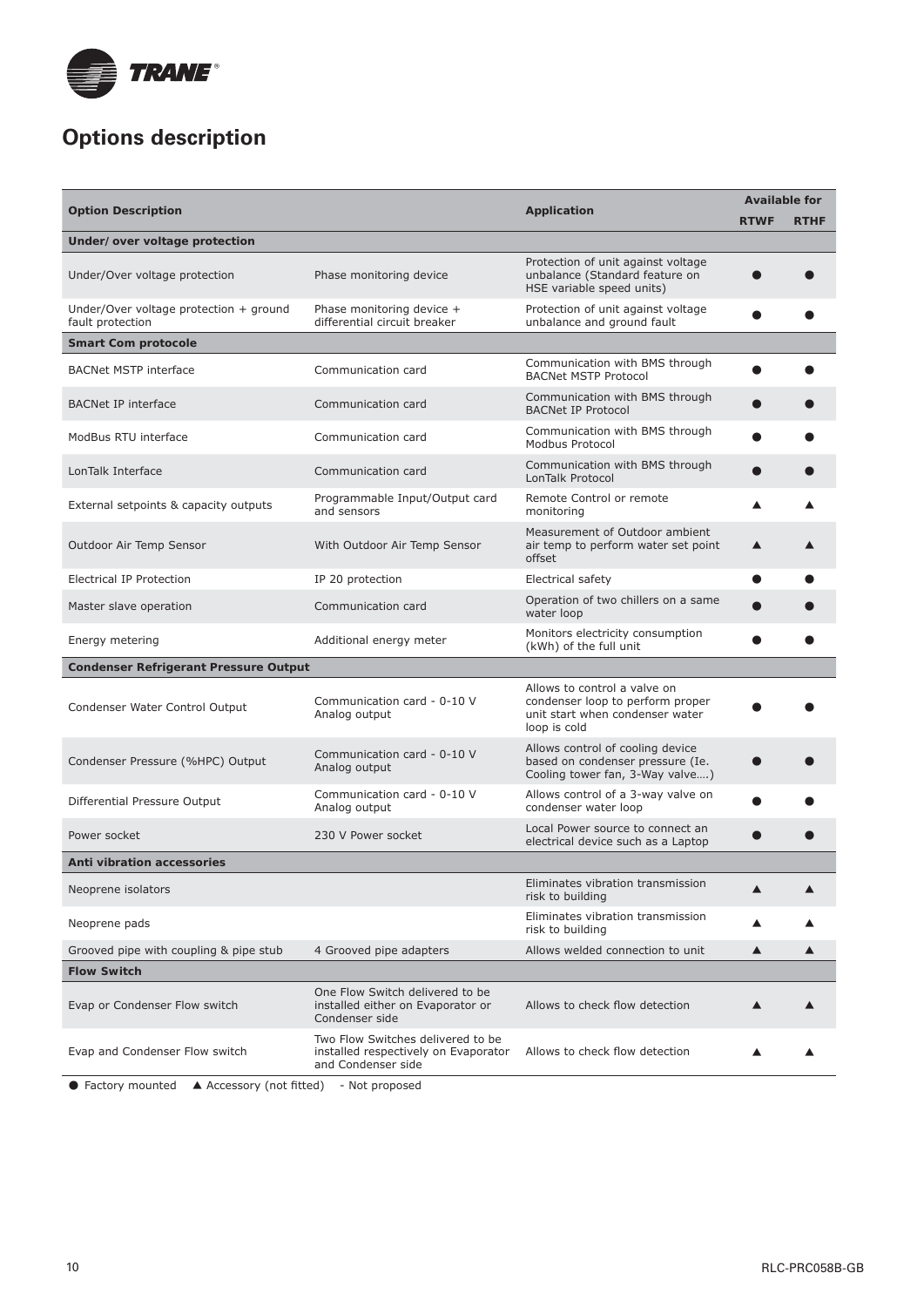

## **Part load efficiency calculation**

Trane RTWF and RTHF are both Eurovent and AHRI certified:

Eurovent certification program certifies unit performances of units up to 1500 kW.

AHRI certification program certifies unit performances of units above 750 kW (200 tons).

#### **ESEER (European Seasonal Energy Efficiency Ratio)**

Eurovent expresses part load efficiency using ESEER.

ESEER is the weighted average of 4 net efficiencies (net EER) at 4 different operating conditions. Net EER is computed according to EN14511:2013 European standard.

EN14511:2013 defines Net performances by taking into account the impact of Heat exchangers water pressure drop (or pumps when delivered as an option) on overall power consumption.

| Condition                                     | A     |         |         |         |
|-----------------------------------------------|-------|---------|---------|---------|
| % Part Load                                   | 100%  | 75%     | 50%     | 25%     |
| Condenser Entering/Leaving water temp.(°C)    | 30/35 | 26/     | 22/     | 18/     |
| Evaporator entering / Leaving water temp (°C) | 12/7  | $*$ / 7 | $*$ / 7 | $*$ / 7 |
| Operating time                                | 3%    | 33%     | 41%     | 23%     |

\* Temperature change depending on Nominal flow (100% Load).

To compute unit ESEER, use formula below:

#### **ESEER = net EER, x 3% + net EER, x 33% + net EER, x 41% +net EER, x 23%**

#### **IPLV (Integrated Part Load Value)**

AHRI expresses part load using IPLV.

IPLV is the weighted average of 4 gross efficiencies (gross EER) at 4 different operating conditions. IPLV is computed according to AHRI 551-591 Standard (SI Metric units).

| Condition                          | А     | B    |        |     |
|------------------------------------|-------|------|--------|-----|
| % Part Load                        | 100%  | 75%  | 50%    | 25% |
| Condenser Entering water temp (°C) | 30    | 24.5 | 19     | 19  |
| Condenser Temperature change (K)   | 5     |      | $\ast$ |     |
| Evaporator Leaving water temp (°C) |       |      |        |     |
| Evaporator Temperature change (K)  |       |      | $\ast$ |     |
| <b>Operating time</b>              | $1\%$ | 42%  | 45%    | 12% |

\* Temperature change depending on Nominal flow (100% Load).

EER calculation is done using following fouling factors:

- Condenser: 0.0440 m²•K/kW
- Evaporator: 0.0180 m²•K/kW

To compute unit IPLV, formula below must be used:

• IPLV = Gross  $EER_0 \times 1\%$  + Gross  $EER_0 \times 42\%$  + Gross  $EER_0 \times 45\%$  + Gross  $EER_0 \times 12\%$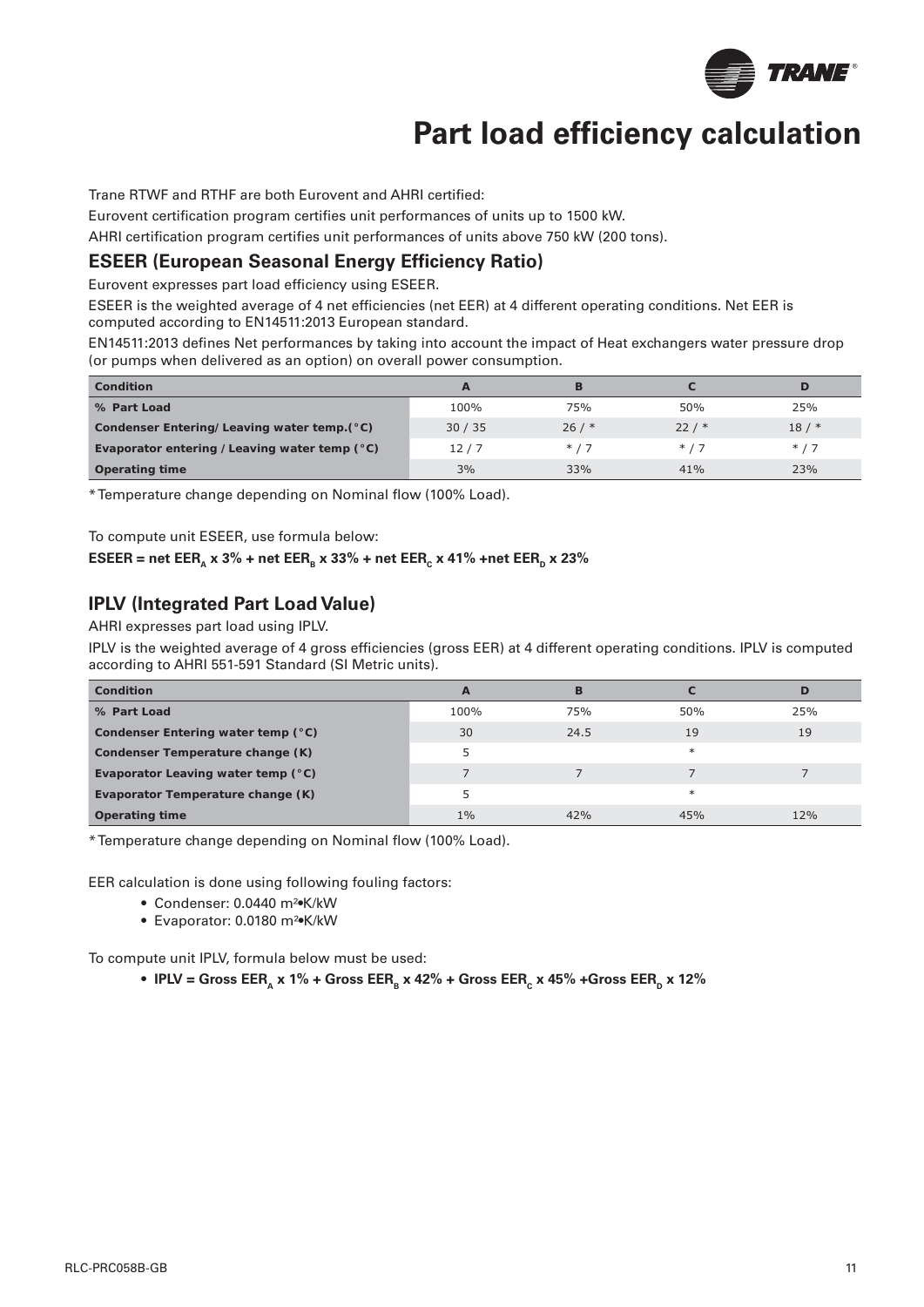

### **RTWF SE (Standard Efficiency)**

|                              |               | 275<br><b>SE</b> | 290<br><b>SE</b> | 310<br><b>SE</b> | 330<br><b>SE</b> | 370<br><b>SE</b> | 410<br><b>SE</b> | 450<br><b>SE</b> | 490<br><b>SE</b> |
|------------------------------|---------------|------------------|------------------|------------------|------------------|------------------|------------------|------------------|------------------|
| Gross Cooling Capacity (1)   | kW            | 938.0            | 981.1            | 1040.2           | 1110.1           | 1247.2           | 1393.7           | 1533.6           | 1673.1           |
| Gross power input (1)        | kW            | 193.0            | 202.3            | 214.06           | 227.7            | 257.7            | 286.1            | 314.8            | 342.0            |
| Gross EER (1)                |               | 4.96             | 4.95             | 4.96             | 4.97             | 4.94             | 4.97             | 4.97             | 4.99             |
| Gross ESEER (1)              |               | 6.94             | 6.89             | 6.84             | 7.06             | 6.95             | 7.48             | 7.37             | 7.20             |
| IPLV(1)                      |               | 7.269            | 7.246            | 7.148            | 7.314            | 7.246            | 7.821            | 7.705            | 7.529            |
| Net cooling capacity (2)     | kW            | 934.5            | 977.2            | 1036.0           | 1105.7           | 1242.2           | 1388.2           | 1527.7           | 1666.7           |
| Net power input (2)          | kW            | 201.0            | 211.5            | 223.8            | 237.8            | 269.5            | 298.5            | 328.5            | 356.9            |
| Net EER $(2)$                |               | 4.74             | 4.71             | 4.72             | 4.74             | 4.70             | 4.74             | 4.74             | 4.77             |
| Net ESEER (2)                |               | 6.00             | 5.89             | 5.86             | 6.04             | 5.92             | 6.38             | 6.31             | 6.20             |
| Min Load                     | $\frac{0}{0}$ | 20%              | 20%              | 20%              | 20%              | 20%              | 15%              | 15%              | 15%              |
| Compressor                   |               |                  |                  |                  |                  |                  |                  |                  |                  |
| Circuit 1                    |               | 2                | 2                | 2                | 2                | 2                | 2                | 2                | 2                |
| Circuit 2                    |               | $\mathbf{1}$     | $\mathbf{1}$     | $\mathbf{1}$     | $\mathbf{1}$     | $\mathbf{1}$     | $\overline{2}$   | $\overline{2}$   | $\overline{2}$   |
| Evaporator                   |               |                  |                  |                  |                  |                  |                  |                  |                  |
| Pass                         |               |                  |                  |                  |                  | $\mathbf{1}$     |                  |                  |                  |
| Nominal Flow $(1)(2)$        | I/S           | 44.7             | 46.8             | 49.6             | 52.9             | 59.5             | 66.4             | 73.1             | 79.8             |
| Pressure Drop (1)(2)         | kPa           | 53.3             | 58.1             | 57.8             | 58.8             | 58.6             | 58.9             | 58.4             | 58.8             |
| Minimum Flow                 | 1/s           | 18.0             | 18.0             | 19.1             | 20.4             | 23.3             | 25.2             | 28.0             | 31.0             |
| <b>Maximum Flow</b>          | I/S           | 65.9             | 65.9             | 70.2             | 74.9             | 85.3             | 93.0             | 103.0            | 113.0            |
| Water Connection Type        |               |                  |                  |                  |                  | Grooved end      |                  |                  |                  |
| <b>Water Connection Size</b> | in            | 6                | 6                | 6                | 6                | 6                | 8                | 8                | 8                |
| Condenser                    |               |                  |                  |                  |                  |                  |                  |                  |                  |
| Pass                         |               |                  |                  |                  |                  | $\mathbf{1}$     |                  |                  |                  |
| Nominal Flow $(1)(2)$        | I/S           | 53.3             | 55.8             | 59.2             | 63.1             | 71.0             | 79.3             | 87.2             | 95.1             |
| Pressure Drop (1)(2)         | kPa           | 60.5             | 66.0             | 64.4             | 64.4             | 72.1             | 67.1             | 69.4             | 67.8             |
| Minimum Flow                 | I/S           | 17.8             | 17.8             | 19.3             | 20.8             | 22.2             | 24.8             | 27.1             | 30.2             |
| Maximum Flow                 | I/S           | 65.2             | 65.2             | 70.7             | 76.3             | 81.4             | 91.0             | 99.5             | 110.7            |
| <b>Water Connection Type</b> |               |                  |                  |                  |                  | Grooved end      |                  |                  |                  |
| <b>Water Connection Size</b> | in            | 6                | 6                | 6                | 6                | 6                | 8                | 8                | 8                |
| Refrigerant                  |               |                  |                  |                  |                  |                  |                  |                  |                  |
| Type                         |               |                  |                  |                  | R134a            |                  |                  |                  |                  |
| Charge Circuit 1             | kg            | 161              | 161              | 155              | 163              | 163              | 145              | 150              | 155              |
| Charge Circuit 2             | kg            | 75               | $72$             | 69               | 76               | 72               | 144              | 148              | 152              |
| Dimensions & weight          |               |                  |                  |                  |                  |                  |                  |                  |                  |
| Length                       | mm            | 4754             | 4754             | 4784             | 4784             | 4784             | 4784             | 4784             | 4784             |
| Width                        | mm            | 1727             | 1727             | 1727             | 1727             | 1727             | 1823             | 1823             | 1823             |
| Height                       | mm            | 2032             | 2032             | 2032             | 2032             | 2032             | 2135             | 2135             | 2135             |
| Operating weight             | kg            | 5276             | 5273             | 5456             | 5511             | 5574             | 6945             | 7025             | 7109             |

(1) Evaporator 12/7°C, condenser water temperature 30/35°C. Rated in accordance with AHRI Standard 551/591, based on TOPSS (Trane Official Product Selection Software) version 191.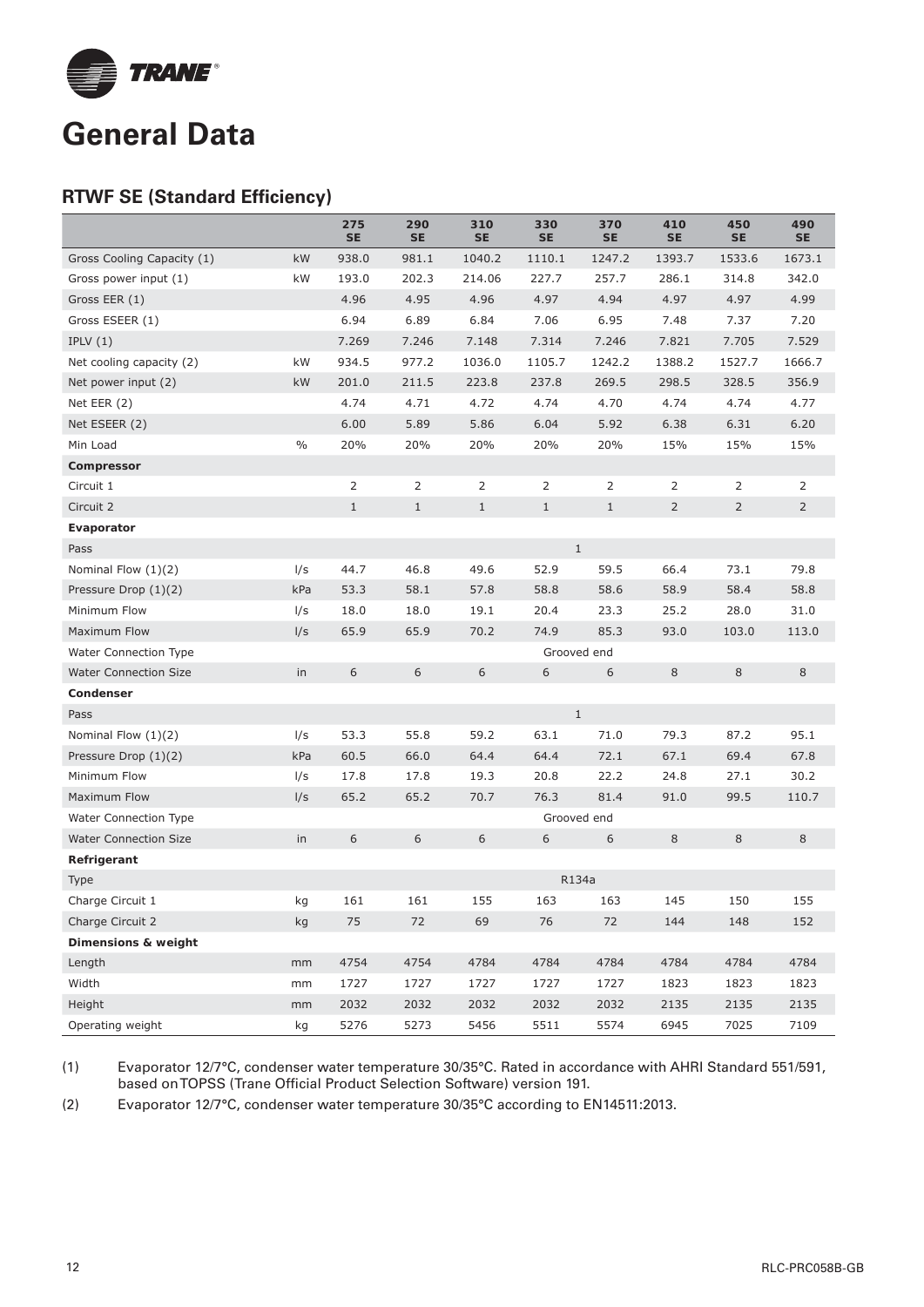

#### **RTWF HE (High Efficiency)**

|                              |               | 275<br><b>HE</b> | 290<br><b>HE</b> | 310<br><b>HE</b> | 330<br><b>HE</b> | 370<br><b>HE</b> | 410<br><b>HE</b> | 450<br><b>HE</b> | 490<br><b>HE</b> |
|------------------------------|---------------|------------------|------------------|------------------|------------------|------------------|------------------|------------------|------------------|
| Gross Cooling Capacity (1)   | kW            | 962.5            | 1007.8           | 1071.6           | 1139.5           | 1272.1           | 1428.5           | 1568.9           | 1714.0           |
| Gross power input (1)        | kW            | 183.0            | 191.5            | 204.6            | 216.9            | 241.7            | 270.7            | 299.5            | 326.7            |
| Gross EER (1)                |               | 5.37             | 5.37             | 5.35             | 5.36             | 5.37             | 5.39             | 5.35             | 5.36             |
| Gross ESEER (1)              |               | 7.32             | 7.28             | 7.2              | 7.44             | 7.34             | 7.8              | 7.61             | 7.43             |
| IPLV(1)                      |               | 7.669            | 7.669            | 7.553            | 7.722            | 7.680            | 8.155            | 7.957            | 7.753            |
| Net cooling capacity (2)     | kW            | 959.4            | 1004.3           | 1068.3           | 1135.6           | 1266.9           | 1423.6           | 1563.5           | 1708.4           |
| Net power input (2)          | kW            | 188.5            | 197.3            | 210.7            | 223.6            | 249.4            | 279.1            | 309.0            | 336.3            |
| Net EER $(2)$                |               | 5.19             | 5.19             | 5.17             | 5.18             | 5.18             | 5.20             | 5.16             | 5.18             |
| Net ESEER (2)                |               | 6.61             | 6.52             | 6.47             | 6.65             | 6.54             | 6.99             | 6.82             | 6.71             |
| Min Load                     | $\frac{0}{0}$ | 20%              | 20%              | 20%              | 20%              | 20%              | 15%              | 15%              | 15%              |
| Compressor                   |               |                  |                  |                  |                  |                  |                  |                  |                  |
| Circuit 1                    |               | $\overline{2}$   | 2                | 2                | 2                | 2                | 2                | 2                | 2                |
| Circuit 2                    |               | $\mathbf{1}$     | $\mathbf{1}$     | $\mathbf{1}$     | $\mathbf{1}$     | $\mathbf{1}$     | $\overline{2}$   | $\overline{2}$   | $\overline{2}$   |
| Evaporator                   |               |                  |                  |                  |                  |                  |                  |                  |                  |
| Pass                         |               |                  |                  |                  |                  | $\mathbf{1}$     |                  |                  |                  |
| Nominal Flow (1)(2)          | I/S           | 45.9             | 48.0             | 51.1             | 54.3             | 60.6             | 68.1             | 74.8             | 81.7             |
| Pressure Drop $(1)(2)$       | kPa           | 44.5             | 48.7             | 43.6             | 49.1             | 60.9             | 50.9             | 51.9             | 49.3             |
| Minimum Flow                 | I/S           | 20.4             | 20.4             | 23.3             | 23.3             | 23.3             | 28.0             | 31.0             | 34.6             |
| Maximum Flow                 | I/S           | 74.9             | 74.9             | 85.3             | 85.3             | 85.3             | 103.0            | 113.0            | 126.9            |
| Water Connection Type        |               |                  |                  |                  |                  | Grooved end      |                  |                  |                  |
| <b>Water Connection Size</b> | in            | 6                | 6                | 6                | 6                | 6                | 8                | 8                | 8                |
| Condenser                    |               |                  |                  |                  |                  |                  |                  |                  |                  |
| Pass                         |               |                  |                  |                  |                  | $\mathbf{1}$     |                  |                  |                  |
| Nominal Flow (1)(2)          | I/S           | 54.0             | 56.6             | 60.2             | 64.0             | 71.4             | 80.1             | 88.1             | 96.3             |
| Pressure Drop (1)(2)         | kPa           | 25.6             | 28.0             | 31.7             | 28.7             | 23.4             | 27.8             | 29.9             | 28.5             |
| Minimum Flow                 | I/S           | 29.9             | 29.9             | 29.9             | 34.2             | 45.4             | 41.4             | 44.0             | 50.1             |
| Maximum Flow                 | I/S           | 111.0            | 111.0            | 111.0            | 125.2            | 167.5            | 151.8            | 161.4            | 184.5            |
| Water Connection Type        |               |                  |                  |                  |                  | Grooved end      |                  |                  |                  |
| <b>Water Connection Size</b> | in            | 6                | 6                | 6                | 6                | 6                | 8                | 8                | 8                |
| Refrigerant                  |               |                  |                  |                  |                  |                  |                  |                  |                  |
| Type                         |               |                  |                  |                  |                  | R-134a           |                  |                  |                  |
| Charge Circuit 1             | kg            | 190              | 190              | 193              | 191              | 185              | 176              | 183              | 183              |
| Charge Circuit 2             | kg            | 90               | 86               | 90               | 84               | 81               | 175              | 181              | 180              |
| Dimensions & weight          |               |                  |                  |                  |                  |                  |                  |                  |                  |
| Length                       | mm            | 4754             | 4754             | 4784             | 4784             | 4784             | 4784             | 4784             | 4784             |
| Width                        | mm            | 1727             | 1727             | 1727             | 1727             | 1727             | 1823             | 1823             | 1823             |
| Height                       | mm            | 2032             | 2032             | 2032             | 2032             | 2032             | 2135             | 2135             | 2135             |
| Operating weight             | kg            | 5687             | 5683             | 5886             | 5950             | 6123             | 7446             | 7571             | 7694             |

(1) Evaporator 12/7°C, condenser water temperature 30/35°C. Rated in accordance with AHRI Standard 551/591, based on TOPSS (Trane Official Product Selection Software) version 191.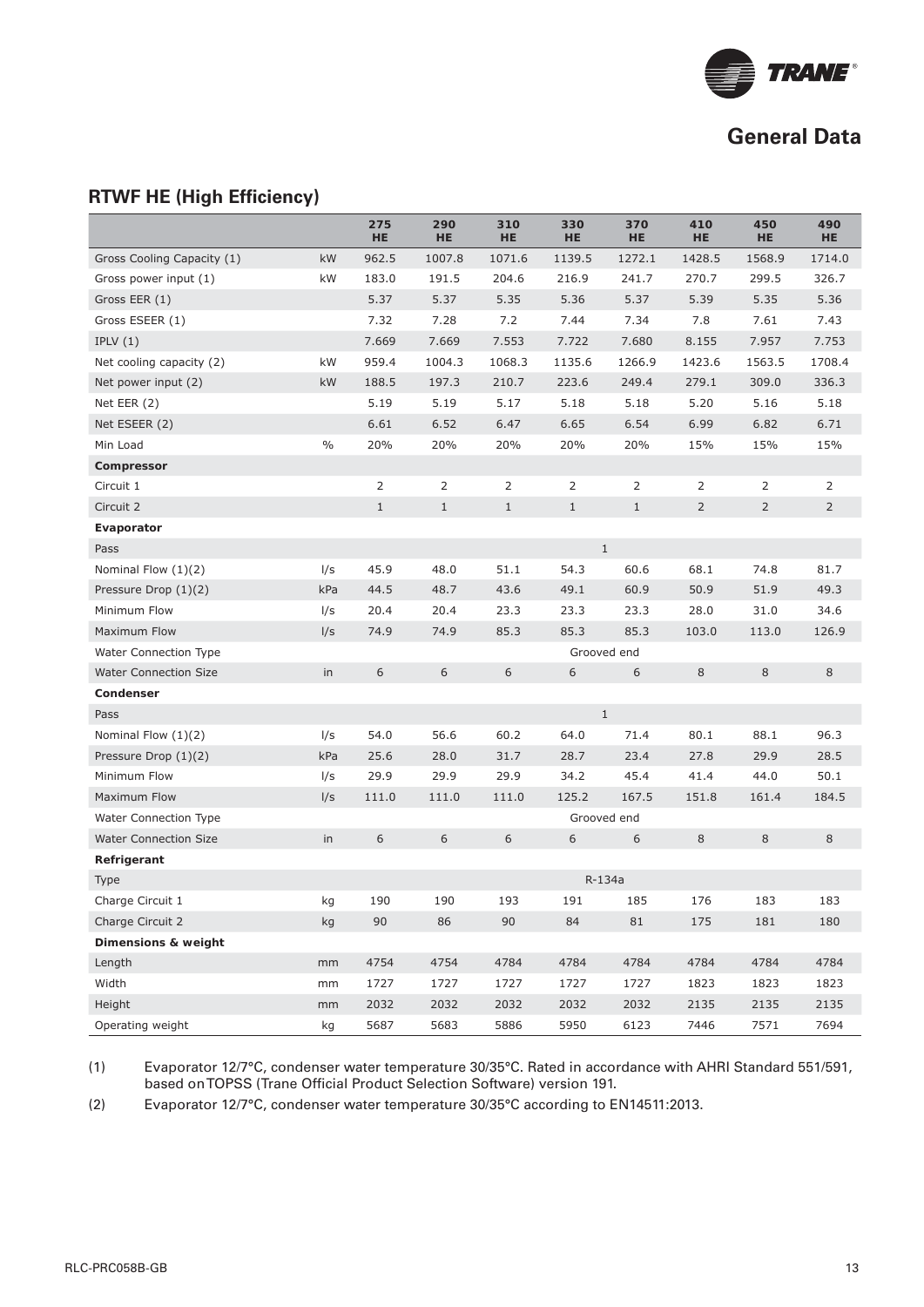

### **RTWF HSE (High Seasonal Efficiency)**

|                              |               | 275<br><b>HSE</b> | 290<br><b>HSE</b> | 310<br><b>HSE</b> | 330<br><b>HSE</b> | 370<br><b>HSE</b> | 410<br><b>HSE</b> | 450<br><b>HSE</b> | 490<br><b>HSE</b> | 515<br><b>HSE</b> |
|------------------------------|---------------|-------------------|-------------------|-------------------|-------------------|-------------------|-------------------|-------------------|-------------------|-------------------|
| Gross Cooling Capacity (1)   | kW            | 964.1             | 1010.0            | 1071.5            | 1139.5            | 1263.0            | 1428.4            | 1568.7            | 1704.6            | 1863.7            |
| Gross power input (1)        | kW            | 186.8             | 195.4             | 209.9             | 222.1             | 245.9             | 276.0             | 304.9             | 331.2             | 375.3             |
| Gross EER (1)                |               | 5.27              | 5.28              | 5.2               | 5.23              | 5.23              | 5.28              | 5.24              | 5.26              | 5.16              |
| Gross ESEER (1)              |               | 7.54              | 5.73              | 5.52              | 7.46              | 7.62              | 7.77              | 7.49              | 7.49              | 7.68              |
| IPLV(1)                      |               | 7.832             | 7.831             | 7.898             | 7.834             | 8.058             | 8.292             | 7.990             | 8.033             | 8.002             |
| Net cooling capacity (2)     | kW            | 961.0             | 1006.5            | 1068.1            | 1135.6            | 1257.9            | 1423.5            | 1563.4            | 1699.1            | 1856.8            |
| Net power input (2)          | kW            | 192.2             | 201.3             | 216.2             | 229.0             | 253.6             | 284.1             | 313.9             | 340.5             | 386.8             |
| Net EER $(2)$                |               | 5.10              | 5.10              | 5.04              | 5.06              | 5.06              | 5.11              | 5.08              | 5.09              | 4.90              |
| Net ESEER (2)                |               | 6.81              | 6.74              | 6.76              | 6.69              | 6.81              | 7.01              | 6.85              | 6.7               | 6.78              |
| Min Load                     | $\frac{0}{0}$ | 15%               | 15%               | 15%               | 15%               | 15%               | 15%               | 15%               | 15%               | 15%               |
| Compressor                   |               |                   |                   |                   |                   |                   |                   |                   |                   |                   |
| Circuit 1                    |               | 2                 | 2                 | 2                 | 2                 | 2                 | 2                 | 2                 | 2                 | 2                 |
| Circuit 2                    |               | $\mathbf{1}$      | $\mathbf{1}$      | $\mathbf{1}$      | $\mathbf{1}$      | $\mathbf{1}$      | $\overline{2}$    | $\overline{2}$    | $\overline{2}$    | $\overline{2}$    |
| Evaporator                   |               |                   |                   |                   |                   |                   |                   |                   |                   |                   |
| Pass                         |               |                   |                   |                   |                   | $\mathbf{1}$      |                   |                   |                   |                   |
| Nominal Flow $(1)(2)$        | l/s           | 46.0              | 48.1              | 51.1              | 54.3              | 60.2              | 68.1              | 74.8              | 81.3              | 88.9              |
| Pressure Drop (1)(2)         | kPa           | 44.7              | 48.9              | 43.6              | 49.1              | 60.0              | 50.9              | 51.9              | 48.8              | 58.0              |
| Minimum Flow                 | l/s           | 20.4              | 20.4              | 23.3              | 23.3              | 23.3              | 28.0              | 31.0              | 34.6              | 34.6              |
| Maximum Flow                 | I/S           | 74.9              | 74.9              | 85.3              | 85.3              | 85.3              | 103.0             | 113.0             | 126.9             | 126.9             |
| <b>Water Connection Type</b> |               |                   |                   |                   |                   | Grooved end       |                   |                   |                   |                   |
| <b>Water Connection Size</b> | in            | 6                 | 6                 | 6                 | 6                 | 6                 | 8                 | 8                 | 8                 | 8                 |
| Condenser                    |               |                   |                   |                   |                   |                   |                   |                   |                   |                   |
| Pass                         |               |                   |                   |                   |                   | $\mathbf{1}$      |                   |                   |                   |                   |
| Nominal Flow $(1)(2)$        | I/S           | 54.2              | 56.7              | 60.3              | 64.1              | 71.0              | 80.3              | 88.3              | 95.9              | 105.5             |
| Pressure Drop (1)(2)         | kPa           | 25.8              | 28.2              | 31.8              | 28.8              | 23.2              | 27.9              | 29.9              | 28.3              | 34.0              |
| Minimum Flow                 | l/s           | 29.9              | 29.9              | 29.9              | 34.2              | 45.4              | 41.4              | 44.0              | 50.1              | 50.1              |
| Maximum Flow                 | I/S           | 111.0             | 111.0             | 111.0             | 125.2             | 167.5             | 151.8             | 161.4             | 184.5             | 184.5             |
| Water Connection Type        |               |                   |                   |                   |                   | Grooved end       |                   |                   |                   |                   |
| <b>Water Connection Size</b> | in            | 6                 | 6                 | 6                 | 6                 | 6                 | 8                 | 8                 | 8                 | 8                 |
| Refrigerant                  |               |                   |                   |                   |                   |                   |                   |                   |                   |                   |
| Type                         |               |                   |                   |                   |                   | R-134a            |                   |                   |                   |                   |
| Charge Circuit 1             | kg            | 190               | 190               | 193               | 191               | 185               | 176               | 183               | 183               | 183               |
| Charge Circuit 2             | kg            | 90                | 86                | 90                | 84                | 81                | 175               | 181               | 180               | 179               |
| Dimensions & weight          |               |                   |                   |                   |                   |                   |                   |                   |                   |                   |
| Length                       | mm            | 4754              | 4754              | 4784              | 4784              | 4784              | 4784              | 4784              | 4784              | 4784              |
| Width                        | mm            | 1727              | 1727              | 1727              | 1727              | 1727              | 1823              | 1823              | 1823              | 1823              |
| Height                       | mm            | 2032              | 2032              | 2032              | 2032              | 2032              | 2135              | 2135              | 2135              | 2135              |
| Operating weight             | kg            | 5862              | 5858              | 6100              | 6164              | 6337              | 7660              | 7785              | 7908              | 7907              |

(1) Evaporator 12/7°C, condenser water temperature 30/35°C. Rated in accordance with AHRI Standard 551/591, based on TOPSS (Trane Official Product Selection Software) version 191.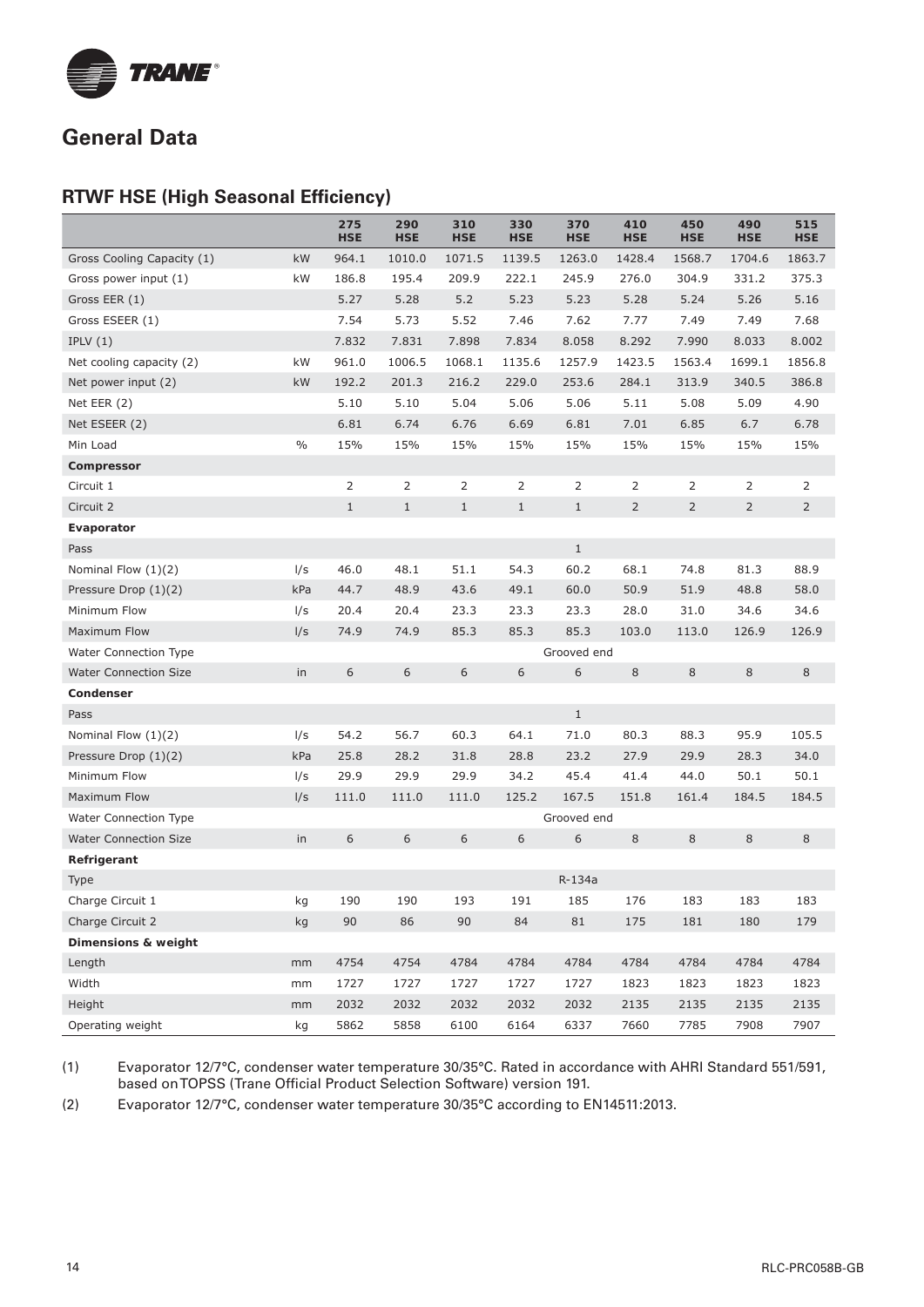

### **RTHF XE (Extra High Efficiency)**

|                              |               | 330<br>XE    | 360<br><b>XE</b> | 410<br><b>XE</b> | 460<br><b>XE</b> | 500<br><b>XE</b> | 540<br><b>XE</b> |
|------------------------------|---------------|--------------|------------------|------------------|------------------|------------------|------------------|
| Gross Cooling Capacity (1)   | kW            | 1159.2       | 1266.3           | 1442.4           | 1571.2           | 1749.8           | 1886.1           |
| Gross power input (1)        | kW            | 202.2        | 223.5            | 254.1            | 279.8            | 310.6            | 333.1            |
| Gross EER (1)                |               | 5.85         | 5.79             | 5.79             | 5.72             | 5.54             | 5.78             |
| Gross ESEER (1)              |               | 7.29         | 7.23             | 7.07             | 7.2              | 7.23             | 7.31             |
| IPLV(1)                      |               | 7.772        | 7.738            | 7.485            | 7.594            | 7.622            | 7.739            |
| Net cooling capacity (2)     | kW            | 1155.8       | 1262.7           | 1438.7           | 1566.6           | 1745.0           | 1880.2           |
| Net power input (2)          | kW            | 207.1        | 228.8            | 260.2            | 287.4            | 319.0            | 343.1            |
| Net EER (2)                  |               | 5.69         | 5.63             | 5.64             | 5.56             | 5.58             | 5.59             |
| Net ESEER (2)                |               | 6.77         | 6.72             | 6.59             | 6.63             | 6.64             | 6.65             |
| Min Load                     | $\frac{0}{0}$ | 15%          | 15%              | 15%              | 15%              | 15%              | 15%              |
| Compressor                   |               |              |                  |                  |                  |                  |                  |
| Circuit 1                    |               | $\mathbf{1}$ | $\mathbf{1}$     | $\mathbf{1}$     | $\mathbf{1}$     | $\mathbf{1}$     | $\mathbf{1}$     |
| Circuit 2                    |               | $\mathbf{1}$ | $\mathbf{1}$     | $\mathbf{1}$     | $\mathbf{1}$     | $\mathbf{1}$     | $\mathbf{1}$     |
| Evaporator                   |               |              |                  |                  |                  |                  |                  |
| Pass                         |               |              |                  |                  | $\mathbf{1}$     |                  |                  |
| Nominal Flow (1)(2)          | l/s           | 55.3         | 60.4             | 68.8             | 74.9             | 83.4             | 89.9             |
| Pressure Drop $(1)(2)$       | kPa           | 41.2         | 40.3             | 36.7             | 43.4             | 41.0             | 47.5             |
| Minimum Flow                 | I/S           | 25.2         | 28.0             | 34.0             | 34.0             | 39.2             | 39.2             |
| Maximum Flow                 | I/S           | 93.0         | 103.0            | 124.8            | 124.8            | 143.7            | 143.7            |
| Water Connection Type        |               |              |                  |                  | Grooved end      |                  |                  |
| <b>Water Connection Size</b> | in            | 8            | 8                | 8                | 8                | 8                | 8                |
| Condenser                    |               |              |                  |                  |                  |                  |                  |
| Pass                         |               |              |                  |                  | $\mathbf{1}$     |                  |                  |
| Nominal Flow $(1)(2)$        | I/S           | 64.2         | 70.2             | 80.0             | 87.3             | 97.2             | 104.7            |
| Pressure Drop $(1)(2)$       | kPa           | 14.4         | 15.4             | 18.3             | 21.7             | 26.7             | 28.0             |
| Minimum Flow                 | I/S           | 46.9         | 50.1             | 53.3             | 53.3             | 53.3             | 56.0             |
| Maximum Flow                 | I/S           | 171.9        | 184.5            | 195.3            | 195.3            | 195.3            | 206.0            |
| Water Connection Type        |               |              |                  |                  | Grooved end      |                  |                  |
| <b>Water Connection Size</b> | in            | 8            | 8                | 8                | 8                | 8                | 8                |
| Refrigerant                  |               |              |                  |                  |                  |                  |                  |
| Type                         |               |              |                  |                  | R-134a           |                  |                  |
| Charge Circuit 1             | kg            | 176          | 180              | 181              | 178              | 197              | 197              |
| Charge Circuit 2             | kg            | 174          | 180              | 181              | 180              | 202              | 199              |
| Dimensions & weight          |               |              |                  |                  |                  |                  |                  |
| Length                       | mm            | 4586         | 4586             | 4586             | 4586             | 4586             | 4586             |
| Width                        | mm            | 1840         | 1840             | 1840             | 1840             | 1840             | 1840             |
| Height                       | mm            | 2395         | 2395             | 2395             | 2395             | 2395             | 2395             |
| Operating weight             | kg            | 7350         | 7450             | 8590             | 8590             | 9630             | 9680             |

(1) Evaporator 12/7°C, condenser water temperature 30/35°C. Rated in accordance with AHRI Standard 551/591, based on TOPSS (Trane Official Product Selection Software) version 191.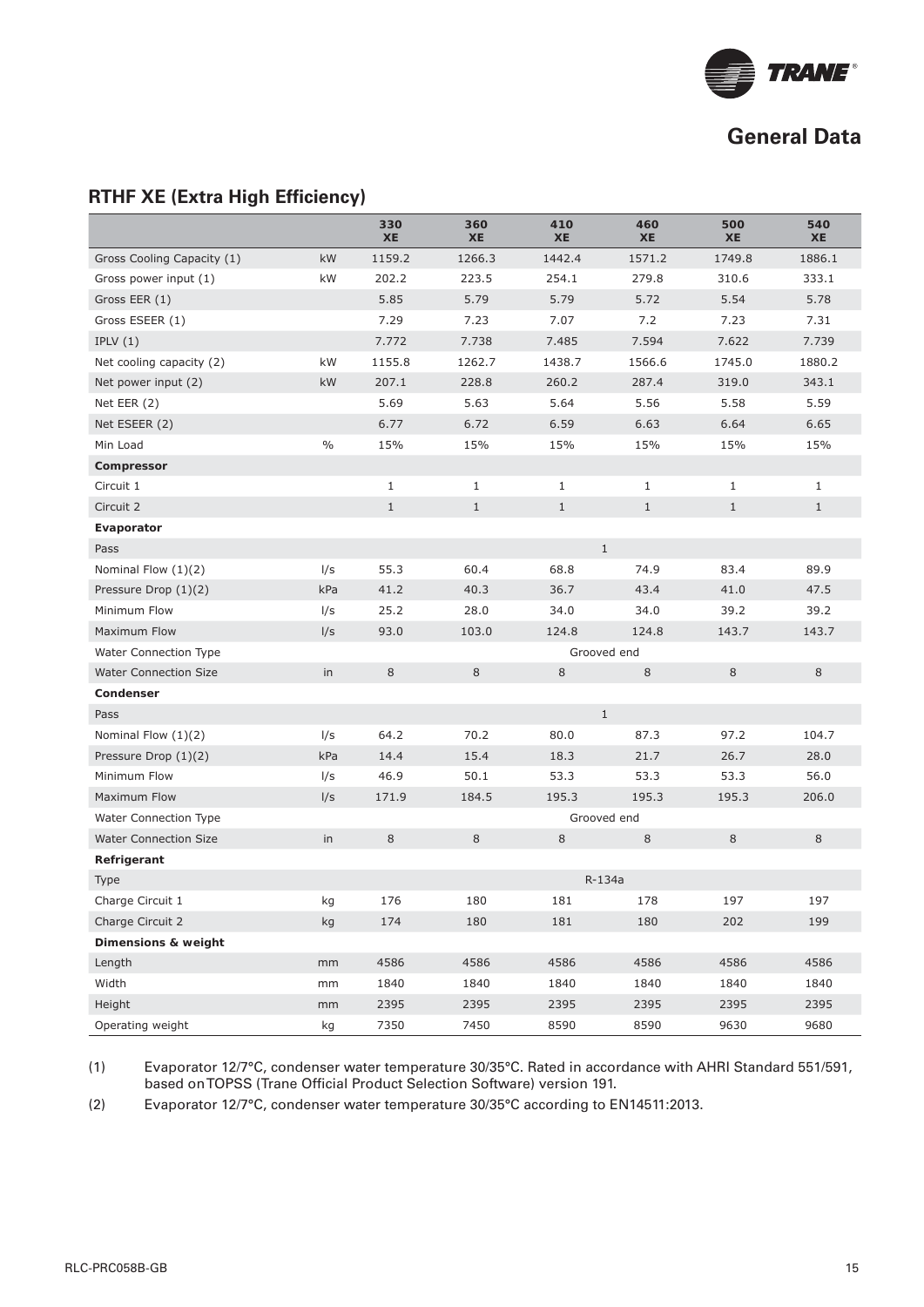

### **RTHF HSE (High Seasonal Efficiency)**

|                              |               | 330<br><b>HSE</b> | 360<br><b>HSE</b> | 410<br><b>HSE</b> | 460<br><b>HSE</b> | 500<br><b>HSE</b> | 540<br><b>HSE</b> | 590<br><b>HSE</b> | 640<br><b>HSE</b> |
|------------------------------|---------------|-------------------|-------------------|-------------------|-------------------|-------------------|-------------------|-------------------|-------------------|
| Gross Cooling Capacity (1)   | kW            | 1153.23           | 1260.0            | 1435.2            | 1564.2            | 1740.4            | 2057.8            | 2231.8            | 1153.3            |
| Gross power input (1)        | kW            | 207.5             | 229.4             | 261.5             | 287.5             | 319.0             | 342.1             | 389.0             | 437.1             |
| Gross EER (1)                |               | 5.67              | 5.60              | 5.6               | 5.55              | 5.56              | 5.59              | 5.4               | 5.2               |
| Gross ESEER (1)              |               | 7.99              | 8.28              | 8.54              | 8.20              | 8.66              | 8.61              | 7.96              | 7.84              |
| IPLV(1)                      |               | 8.395             | 8.753             | 8.949             | 8.746             | 8.660             | 8.752             | 8.638             | 8.499             |
| Net cooling capacity (2)     | kW            | 1149.9            | 1256.4            | 1431.5            | 1559.7            | 1735.7            | 1870.7            | 2050.4            | 2222.8            |
| Net power input (2)          | kW            | 212.6             | 234.8             | 267.6             | 294.8             | 327.5             | 352.3             | 402.0             | 452.7             |
| Net EER $(2)$                |               | 5.52              | 5.46              | 5.46              | 5.40              | 5.41              | 5.42              | 5.20              | 5.01              |
| Net ESEER (2)                |               | 7.36              | 7.60              | 7.82              | 7.43              | 7.81              | 7.73              | 7.07              | 6.87              |
| Min Load                     | $\frac{0}{0}$ | 15%               | 15%               | 15%               | 15%               | 15%               | 15%               | 15%               | 15%               |
| Compressor                   |               |                   |                   |                   |                   |                   |                   |                   |                   |
| Circuit 1                    |               | $\mathbf{1}$      | $\mathbf{1}$      | $\mathbf{1}$      | $\mathbf{1}$      | $\mathbf{1}$      | $\mathbf{1}$      | $\mathbf{1}$      | $\mathbf{1}$      |
| Circuit 2                    |               | $\mathbf{1}$      | $\mathbf{1}$      | $\mathbf{1}$      | $\mathbf{1}$      | $\mathbf{1}$      | $\mathbf{1}$      | $\mathbf{1}$      | $\mathbf{1}$      |
| Evaporator                   |               |                   |                   |                   |                   |                   |                   |                   |                   |
| Pass                         |               |                   |                   |                   | $\mathbf{1}$      |                   |                   |                   |                   |
| Nominal Flow $(1)(2)$        | 1/s           | 55.0              | 60.1              | 68.4              | 74.6              | 83.0              | 89.5              | 98.1              | 106.4             |
| Pressure Drop (1)(2)         | kPa           | 40.8              | 39.9              | 36.4              | 43.0              | 40.6              | 47.0              | 56.3              | 65.9              |
| Minimum Flow                 | l/s           | 25.2              | 28.0              | 34.0              | 34.0              | 39.2              | 39.2              | 39.2              | 39.2              |
| <b>Maximum Flow</b>          | I/S           | 93.0              | 103.0             | 124.8             | 124.8.7           | 143.7             | 143.7             | 143.7             | 143.7             |
| Water Connection Type        |               |                   |                   |                   | Grooved end       |                   |                   |                   |                   |
| <b>Water Connection Size</b> | in            | 8                 | $\,8\,$           | 8                 | 8                 | 8                 | 8                 | 8                 | 8                 |
| Condenser                    |               |                   |                   |                   |                   |                   |                   |                   |                   |
| Pass                         |               |                   |                   |                   | $\mathbf{1}$      |                   |                   |                   |                   |
| Nominal Flow $(1)(2)$        | 1/s           | 64.0              | 70.0              | 79.8              | 87.1              | 96.9              | 104.4             | 115.1             | 125.6             |
| Pressure Drop (1)(2)         | kPa           | 14.3              | 15.3              | 18.2              | 21.6              | 26.6              | 27.8              | 33.7              | 39.9              |
| Minimum Flow                 | l/s           | 46.9              | 50.1              | 53.3              | 53.3              | 53.3              | 56.0              | 56.0              | 56.0              |
| Maximum Flow                 | I/S           | 171.9             | 184.5             | 195.3             | 195.3             | 195.3             | 206.0             | 206.0             | 206.0             |
| <b>Water Connection Type</b> |               |                   |                   |                   | Grooved end       |                   |                   |                   |                   |
| <b>Water Connection Size</b> | in            | 8                 | 8                 | 8                 | 8                 | 8                 | 8                 | 8                 | 8                 |
| Refrigerant                  |               |                   |                   |                   |                   |                   |                   |                   |                   |
| Type                         |               |                   |                   |                   | R-134a            |                   |                   |                   |                   |
| Charge Circuit 1             | kg            | 176               | 180               | 181               | 178               | 197               | 197               | 196               | 194               |
| Charge Circuit 2             | kg            | 174               | 180               | 181               | 180               | 202               | 199               | 197               | 196               |
| Dimensions & weight          |               |                   |                   |                   |                   |                   |                   |                   |                   |
| Length                       | mm            | 4586              | 4586              | 4586              | 4586              | 4586              | 4586              | 4586              | 4586              |
| Width                        | mm            | 1940              | 1940              | 1940              | 1940              | 1940              | 1940              | 1940              | 1940              |
| Height                       | mm            | 2395              | 2395              | 2395              | 2395              | 2395              | 2395              | 2395              | 2395              |
| Operating weight             | kg            | 7520              | 7620              | 8820              | 8820              | 9920              | 9970              | 9960              | 9960              |

(1) Evaporator 12/7°C, condenser water temperature 30/35°C. Rated in accordance with AHRI Standard 551/591, based on TOPSS (Trane Official Product Selection Software) version 191.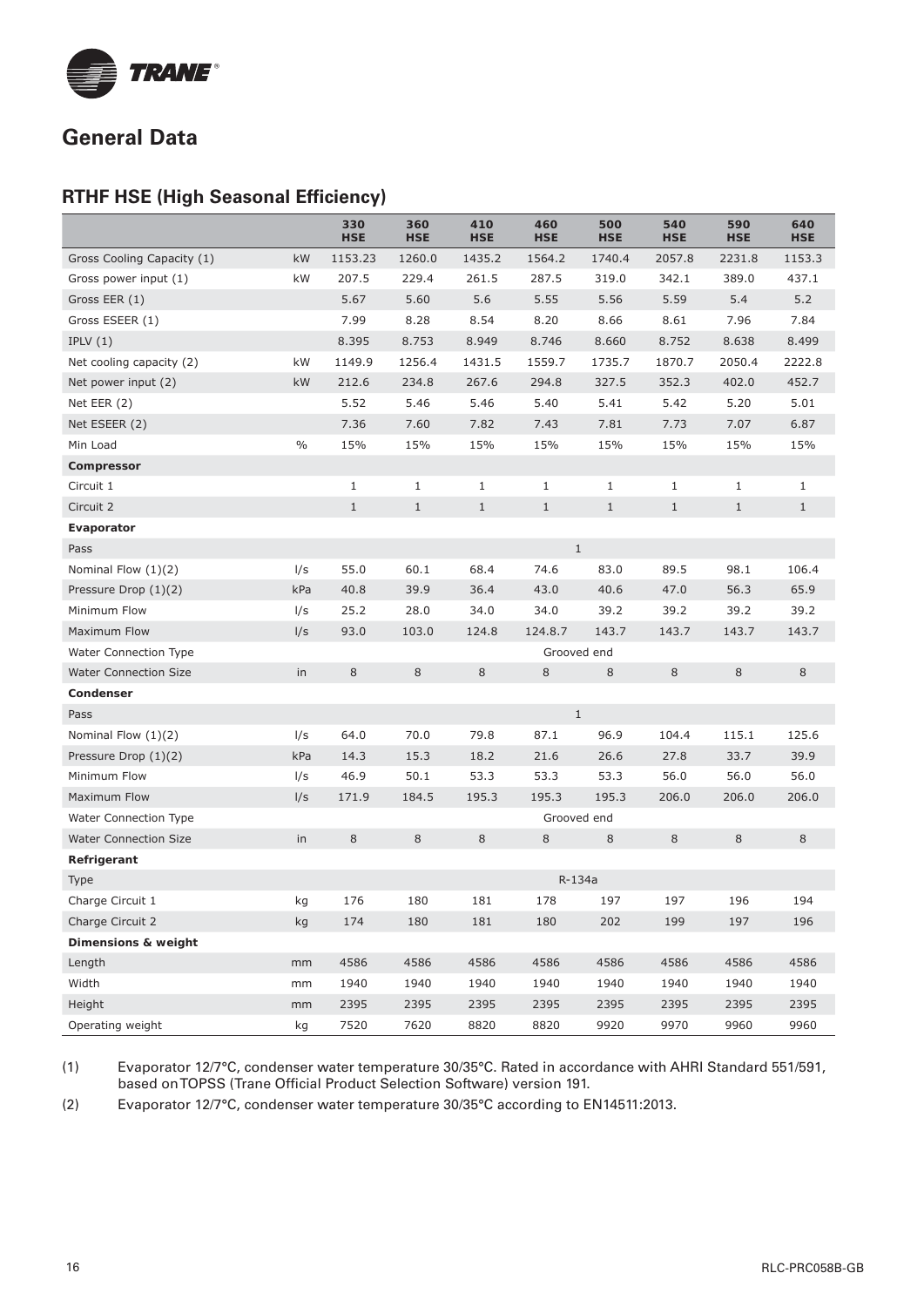

# **Heating Performance**

|                    |                                        | 40/45°C Entering/Leaving Condenser<br>10/7°C Entering/Leaving Evaporator |                                                   |                       | 47/55°C Entering/Leaving Condenser<br>10/7°C Entering/Leaving Evaporator |                  |                                                   |                       |  |
|--------------------|----------------------------------------|--------------------------------------------------------------------------|---------------------------------------------------|-----------------------|--------------------------------------------------------------------------|------------------|---------------------------------------------------|-----------------------|--|
|                    | <b>Gross</b><br>Heating<br>cap<br>(kW) | <b>Gross COP</b>                                                         | <b>Net</b><br><b>Heating</b><br>cap<br>$(KW)$ (1) | <b>Net COP</b><br>(1) | Gross<br>Heating<br>cap<br>(kW)                                          | <b>Gross COP</b> | <b>Net</b><br><b>Heating</b><br>cap<br>$(KW)$ (1) | <b>Net COP</b><br>(1) |  |
| RTWF 275 SE        | 1037.7                                 | 4.59                                                                     | 1041.4                                            | 4.37                  | 973.8                                                                    | 3.70             | 974.8                                             | 3.61                  |  |
| <b>RTWF 290 SE</b> | 1087.6                                 | 4.57                                                                     | 1091.8                                            | 4.34                  | 1021.5                                                                   | 3.70             | 1022.6                                            | 3.6                   |  |
| <b>RTWF 310 SE</b> | 1150.9                                 | 4.58                                                                     | 1155.2                                            | 4.35                  | 1081.6                                                                   | 3.71             | 1082.7                                            | 3.61                  |  |
| <b>RTWF 330 SE</b> | 1217.3                                 | 4.54                                                                     | 1221.7                                            | 4.38                  | 1144.9                                                                   | 3.74             | 1146.1                                            | 3.64                  |  |
| RTWF 370 SE        | 1348.6                                 | 4.62                                                                     | 1353.8                                            | 4.39                  | 1269.8                                                                   | 3.76             | 1271.2                                            | 3.65                  |  |
| <b>RTWF 410 SE</b> | 1540.0                                 | 4.59                                                                     | 1547.7                                            | 4.39                  | 1446.8                                                                   | 3.72             | 1448.3                                            | 3.62                  |  |
| <b>RTWF 450 SE</b> | 1672.6                                 | 4.62                                                                     | 1678.8                                            | 4.39                  | 1573.2                                                                   | 3.74             | 1574.8                                            | 3.65                  |  |
| RTWF 490 SE        | 1804.3                                 | 4.65                                                                     | 1810.6                                            | 4.43                  | 1698.0                                                                   | 3.79             | 1700.3                                            | 3.68                  |  |
| <b>RTWF 275 HE</b> | 1052.0                                 | 4.81                                                                     | 1053.8                                            | 4.62                  |                                                                          |                  |                                                   |                       |  |
| <b>RTWF 290 HE</b> | 1103.5                                 | 4.80                                                                     | 1102.5                                            | 4.59                  | 1040.3                                                                   | 3.90             | 1040.9                                            | 3.81                  |  |
| RTWF 310 HE        | 1171.3                                 | 4.79                                                                     | 1173.6                                            | 4.6                   | 1104.0                                                                   | 3.90             | 1104.7                                            | 3.81                  |  |
| RTWF 330 HE        | 1235.1                                 | 4.89                                                                     | 1237.3                                            | 4.62                  | 1164.9                                                                   | 3.93             | 1165.6                                            | 3.83                  |  |
| RTWF 370 HE        | 1359.3                                 | 4.88                                                                     | 1361.3                                            | 4.65                  |                                                                          |                  |                                                   |                       |  |
| RTWF 410 HE        | 1559.5                                 | 4.81                                                                     | 1562.2                                            | 4.6                   | 1469.2                                                                   | 3.91             | 1470.0                                            | 3.82                  |  |
| <b>RTWF 450 HE</b> | 1692.1                                 | 4.83                                                                     | 1695.1                                            | 4.72                  | 1596.1                                                                   | 3.94             | 1596.9                                            | 3.84                  |  |
| RTWF 490 HE        | 1827.5                                 | 4.87                                                                     | 1830.5                                            | 4.68                  | 1742.2                                                                   | 3.97             | 1725.0                                            | 3.88                  |  |
| RTWF 275 HSE       | 1057.8                                 | 4.76                                                                     | 1059.6                                            | 4.57                  |                                                                          |                  |                                                   |                       |  |
| RTWF 290 HSE       | 1111.2                                 | 4.74                                                                     | 1113.2                                            | 4.54                  | 1049.7                                                                   | 3.86             | 1050.3                                            | 3.76                  |  |
| RTWF 310 HSE       | 1180.2                                 | 4.71                                                                     | 1182.6                                            | 4.53                  | 1114.5                                                                   | 3.83             | 1115.2                                            | 3.75                  |  |
| RTWF 330 HSE       | 1243.6                                 | 4.76                                                                     | 1245.9                                            | 4.56                  | 1175.6                                                                   | 3.87             | 1176.3                                            | 3.77                  |  |
| RTWF 370 HSE       | 1386.7                                 | 4.78                                                                     | 1388.8                                            | 4.55                  |                                                                          |                  |                                                   |                       |  |
| RTWF 410 HSE       | 1568.1                                 | 4.76                                                                     | 1570.8                                            | 4.55                  | 1479.8                                                                   | 3.87             | 1480.6                                            | 3.70                  |  |
| RTWF 450 HSE       | 1701.1                                 | 4.78                                                                     | 1704.1                                            | 4.68                  | 1606.6                                                                   | 3.89             | 1607.5                                            | 3.80                  |  |
| RTWF 490 HSE       | 1855.3                                 | 4.79                                                                     | 1858.4                                            | 4.60                  | 1752.9                                                                   | 3.90             | 1753.8                                            | 3.81                  |  |
| RTWF 515 HSE       | 2032.6                                 | 4.7                                                                      | 2036.5                                            | 4.50                  | 1924.1                                                                   | 3.86             | 1925.2                                            | 3.76                  |  |

(1) according to EN14511:2013.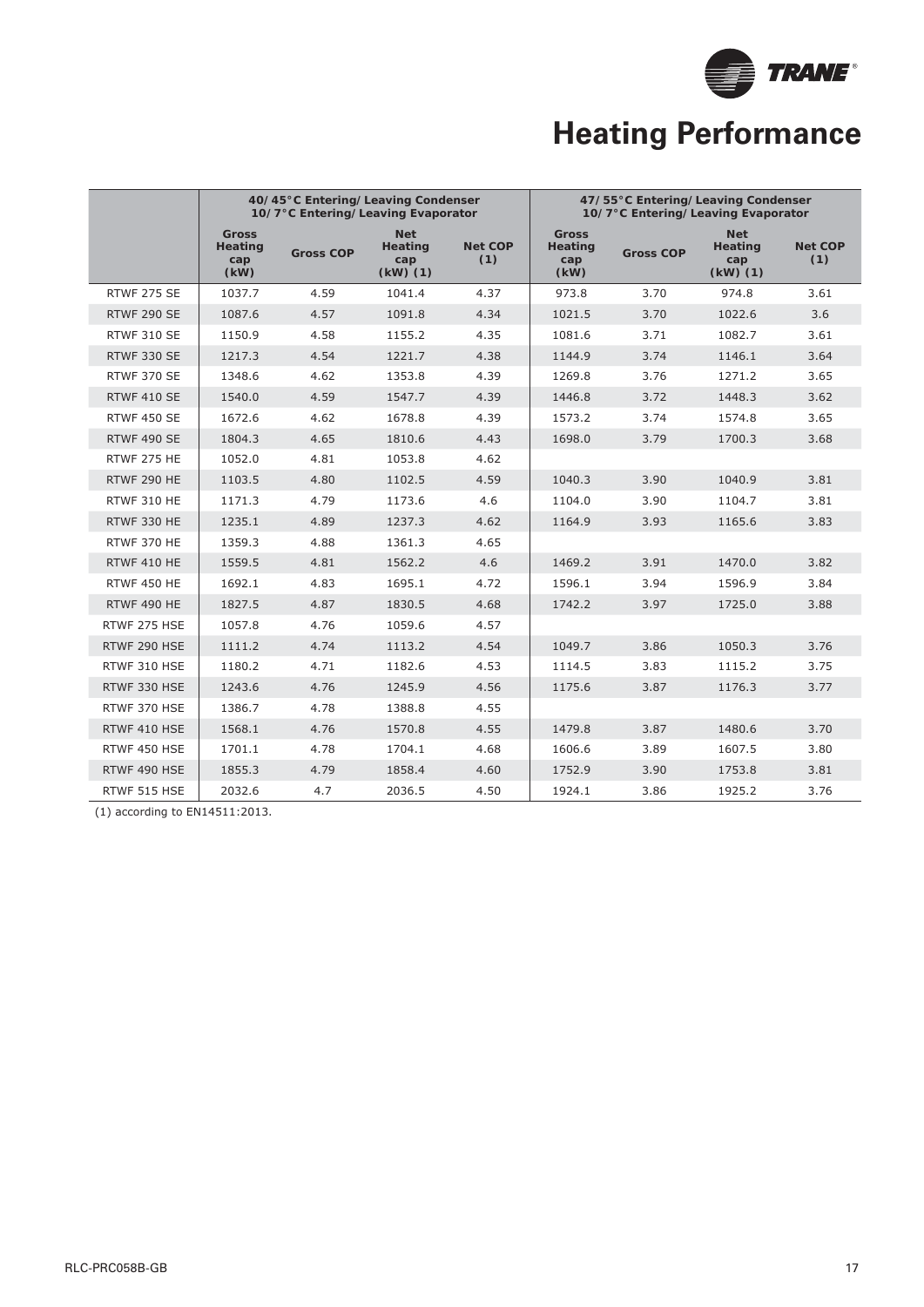



The charts above represent the overall operating limits of the unit, that is to say the limits within which unit will remain in operation. Some capacity limitations may occur depending on model and size when getting close to those limits. Always refer to Trane Official Product Selection Software output for actual operation limits of the selected unit.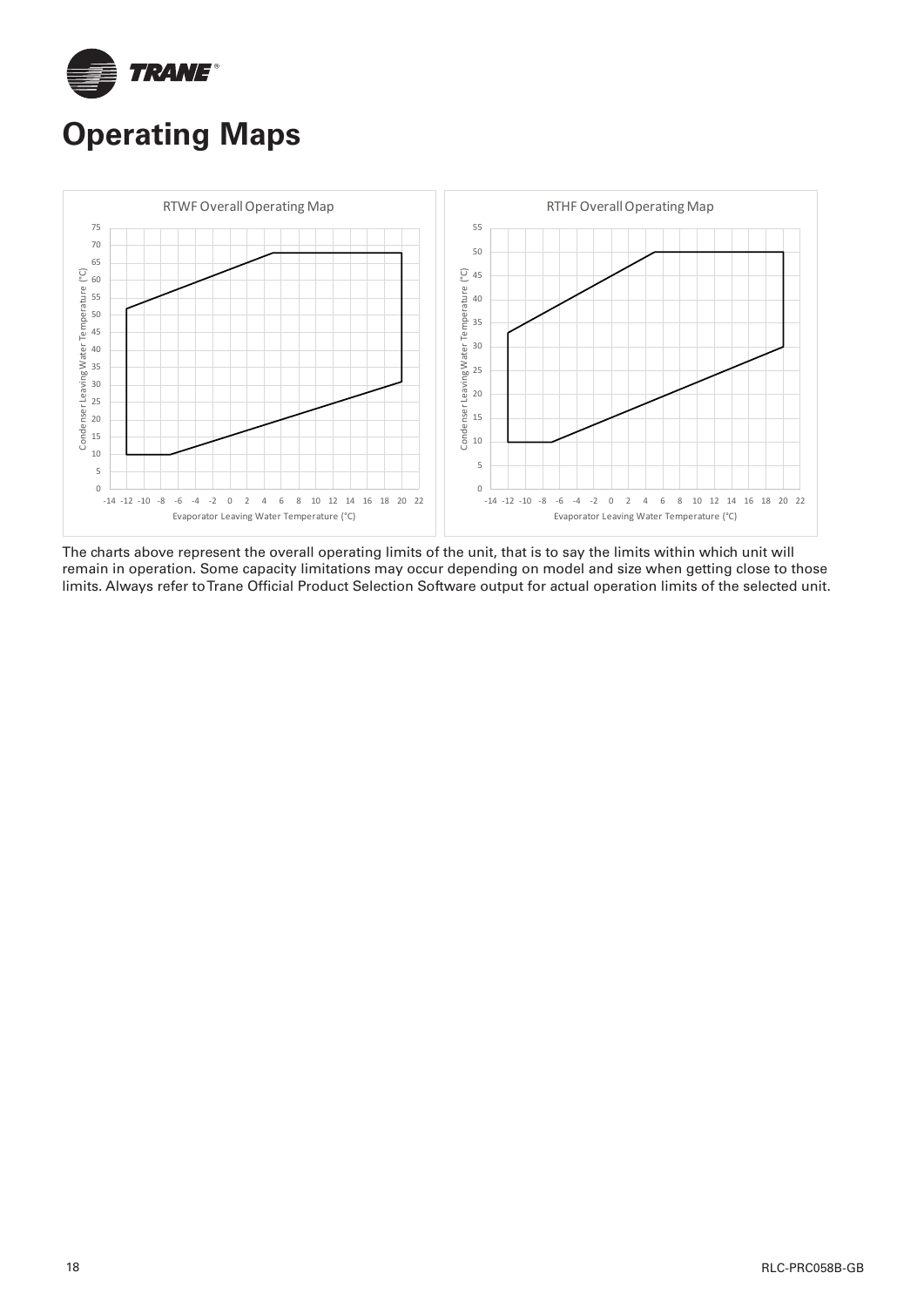

## **Evaporator pressure drop**



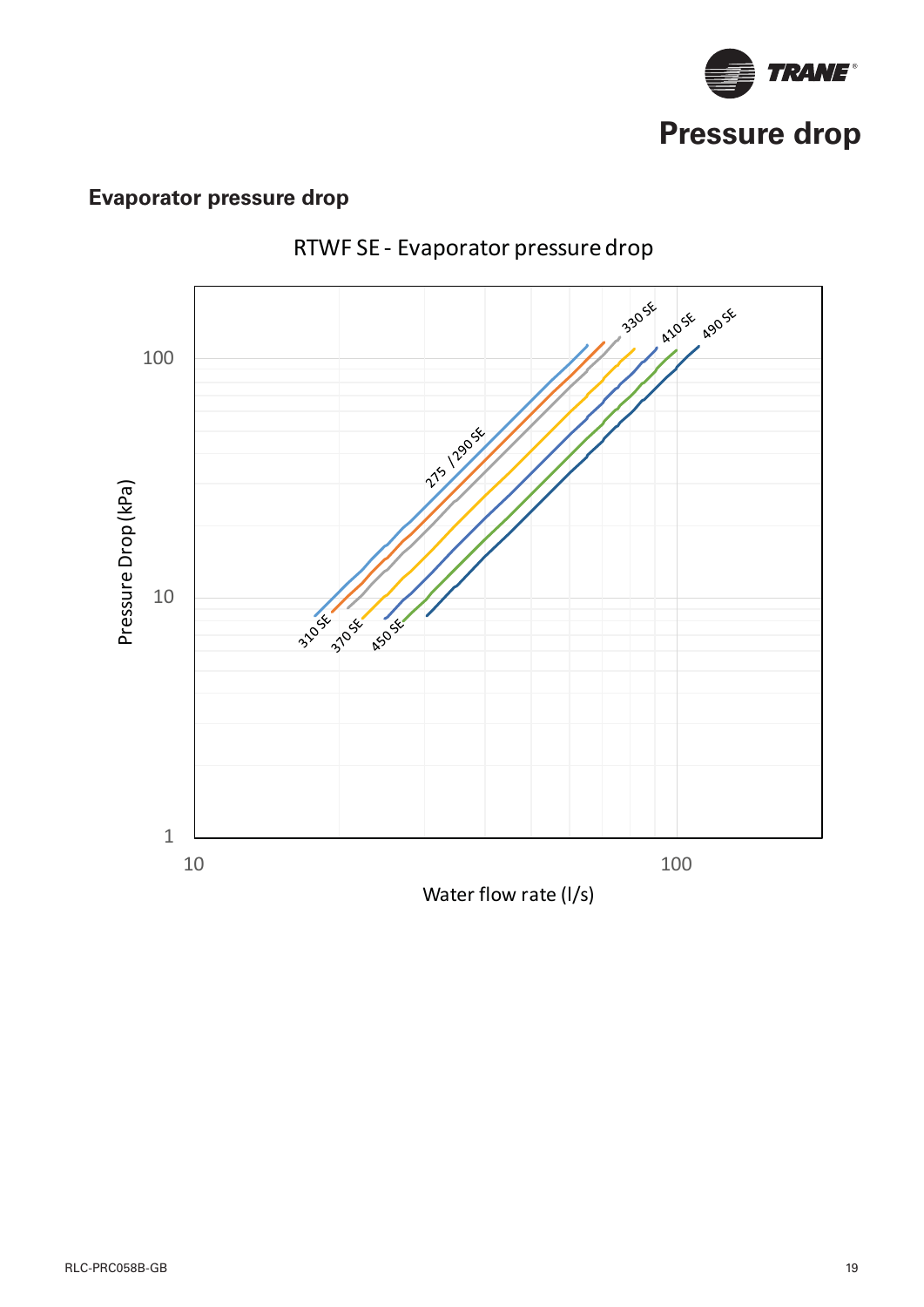



RTWF HE/HSE- Evaporator pressure drop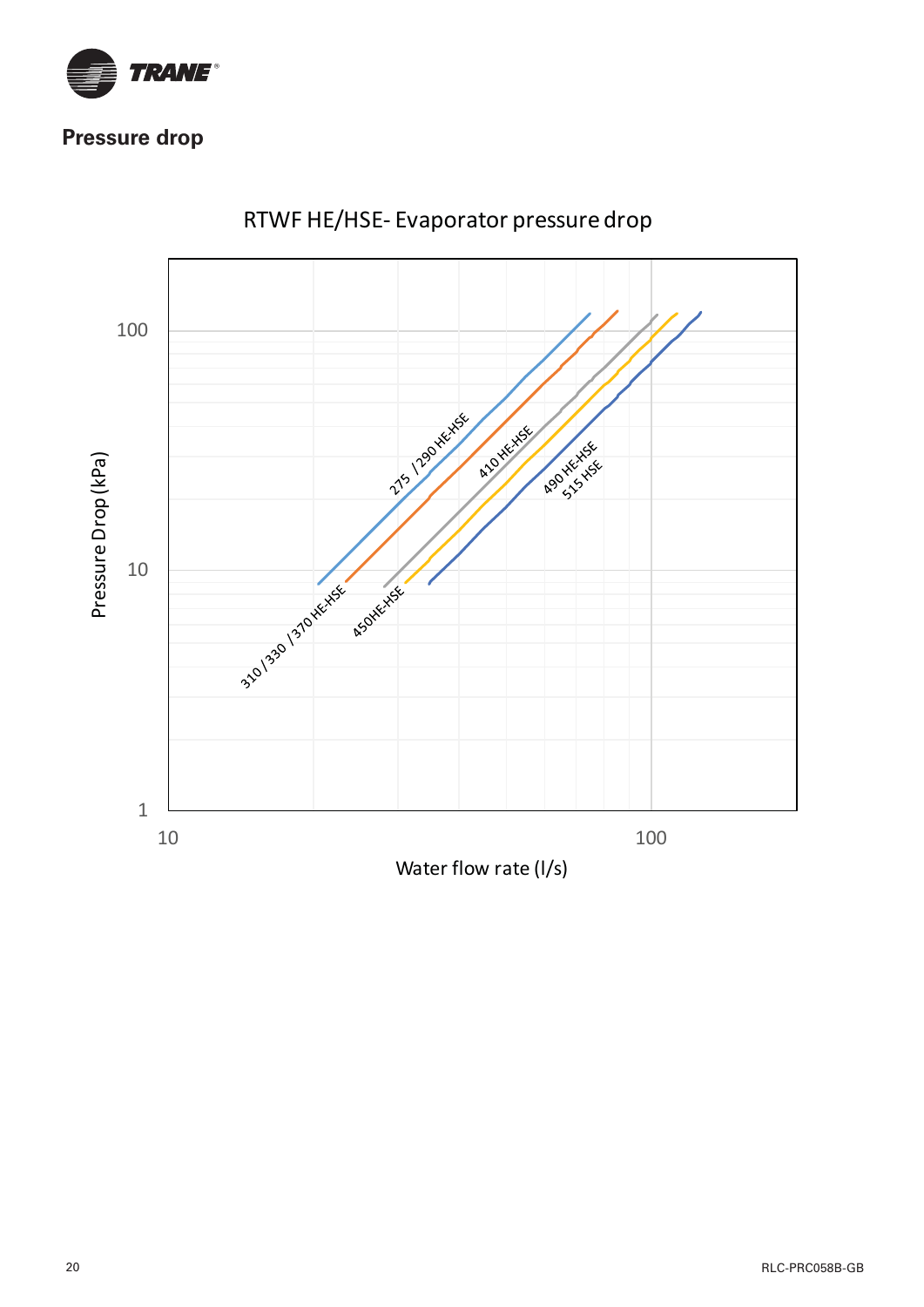



RTHF XE/HSE - Evaporator pressure drop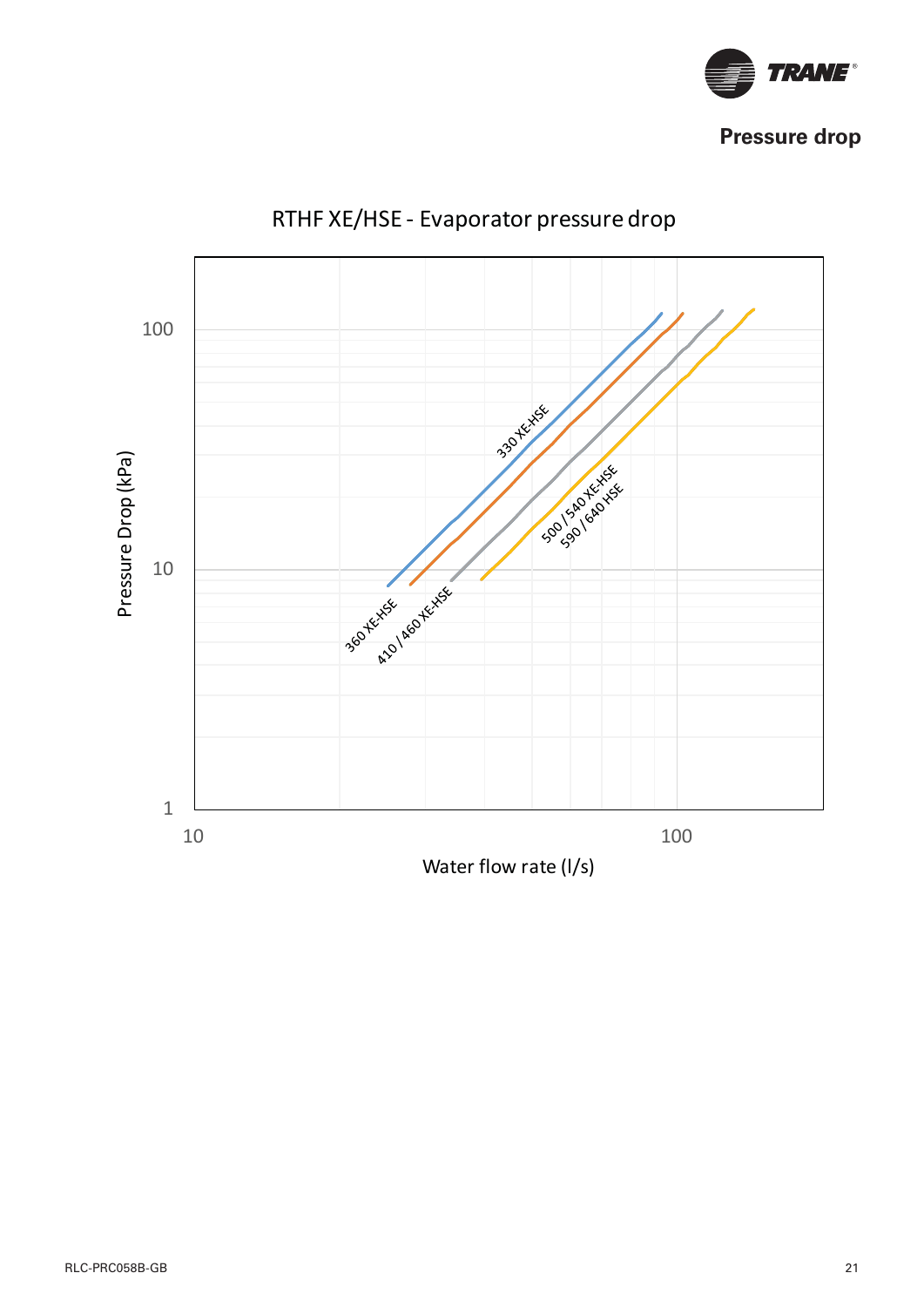

## **Condenser pressure drop**



RTWF SE - Condenser pressure drop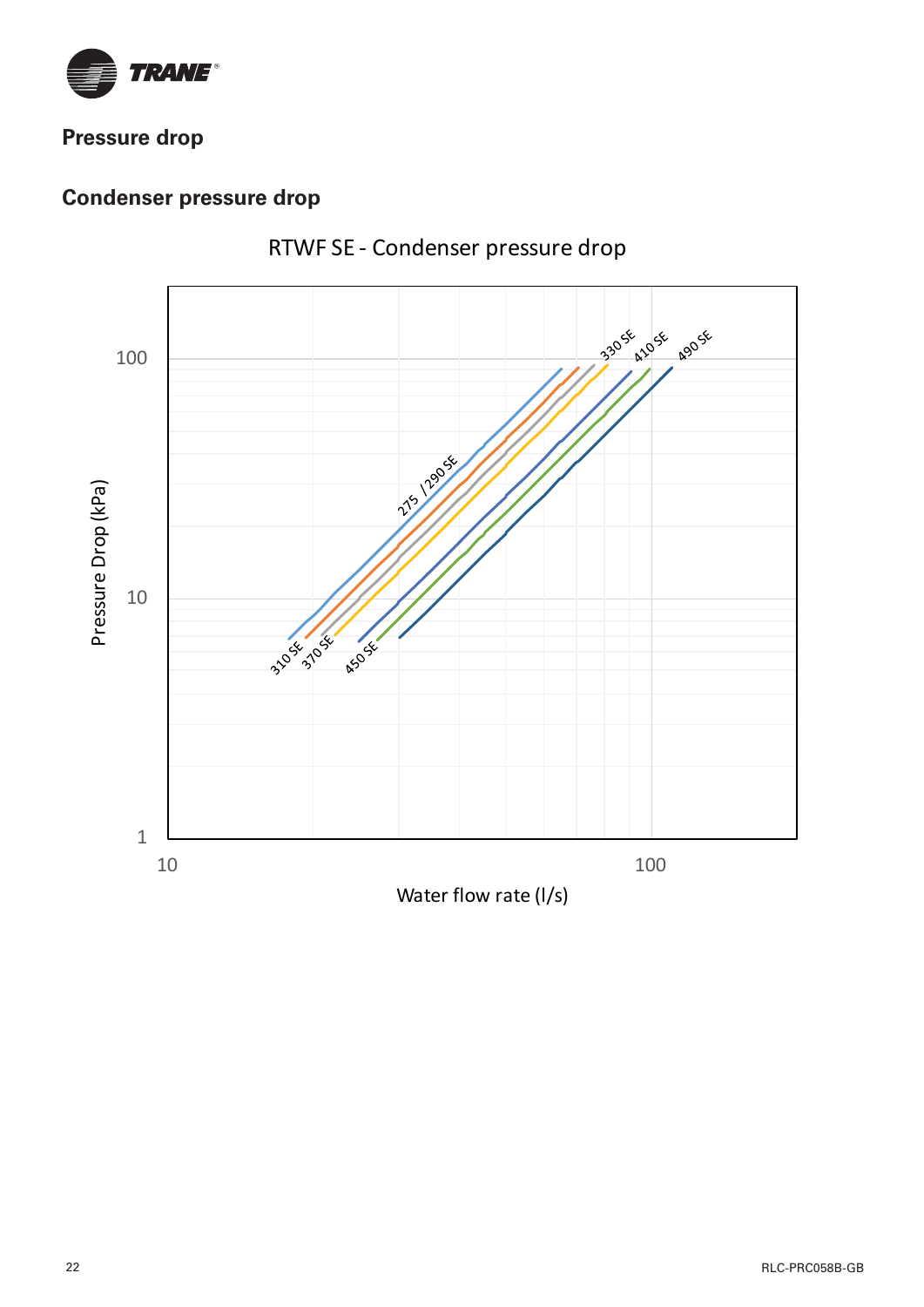



## RTWF HE/HSE- Condenser pressure drop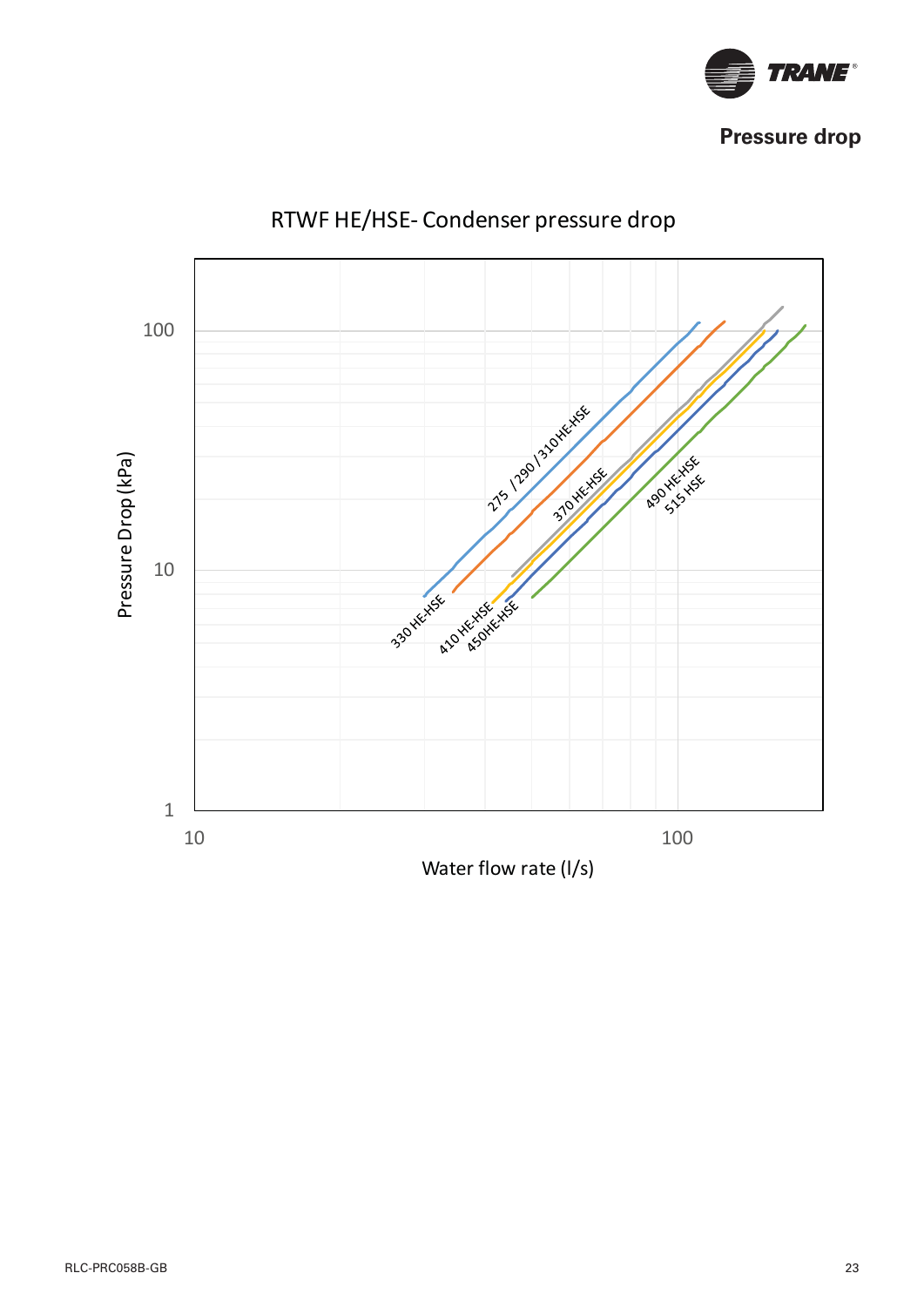



RTHF XE/HSE - Condenser pressure drop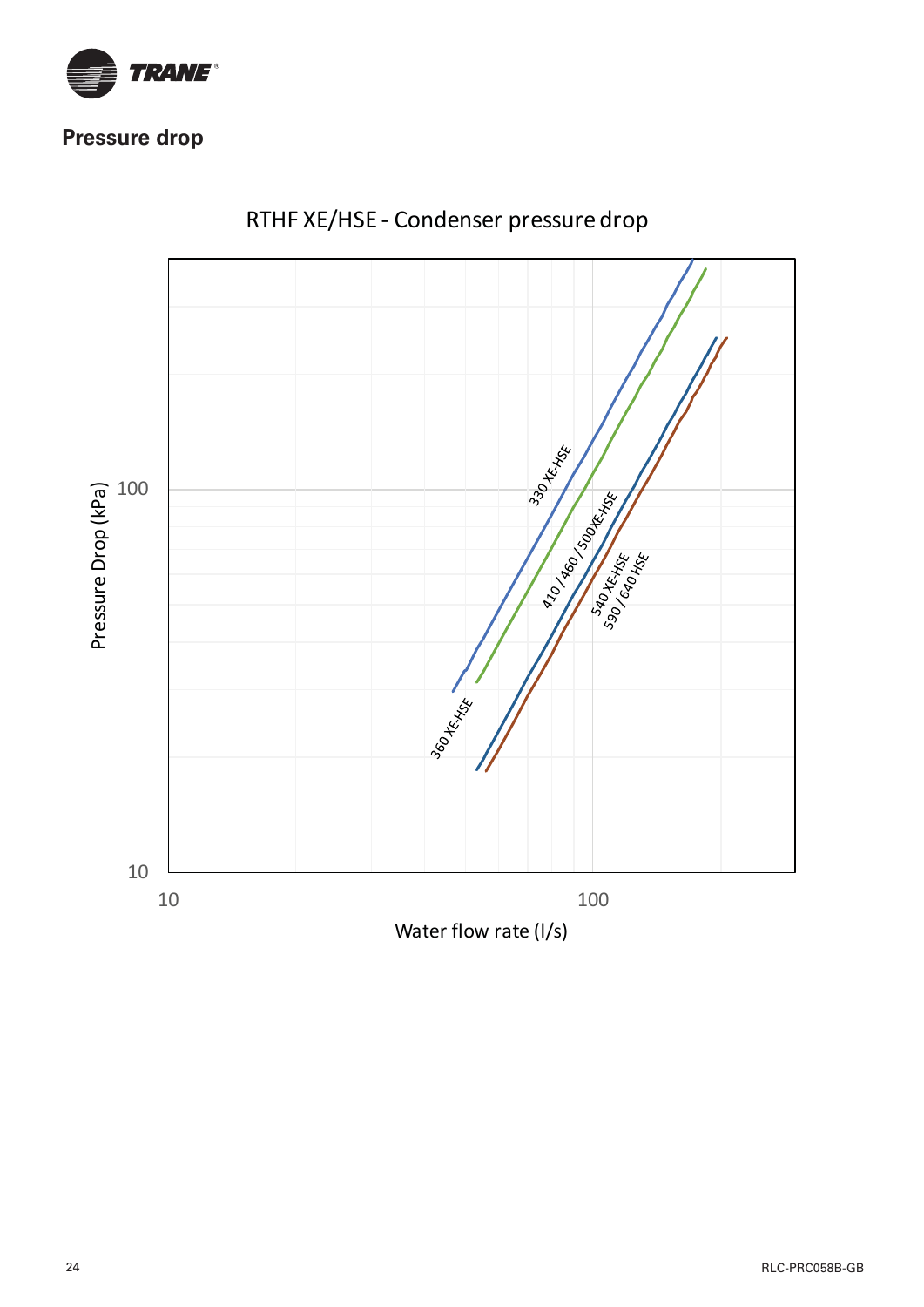

# **Electrical Data**

|                             |                  |     | <b>RTWF</b><br>275 SE | <b>RTWF</b><br>290 SE | <b>RTWF</b><br>310 SE | <b>RTWF</b><br>330 SE | <b>RTWF</b><br>370 SE | <b>RTWF</b><br>410 SE | <b>RTWF</b><br>450 SE | <b>RTWF</b><br>490 SE |
|-----------------------------|------------------|-----|-----------------------|-----------------------|-----------------------|-----------------------|-----------------------|-----------------------|-----------------------|-----------------------|
| Std application             | Max current      | (A) | 402                   | 416                   | 442                   | 469                   | 532                   | 586                   | 646                   | 706                   |
|                             | Starting current | (A) | 547                   | 561                   | 587                   | 647                   | 710                   | 731                   | 824                   | 884                   |
| High condensing application | Max current      | (A) | 543                   | 568                   | 603                   | 642                   | 720                   | 806                   | 882                   | 960                   |
|                             | Starting current | (A) | 633                   | 661                   | 693                   | 756                   | 834                   | 896                   | 996                   | 1074                  |

|                             |                  |     | <b>RTWF</b><br>275 HE | <b>RTWF</b><br><b>290 HE</b> | <b>RTWF</b><br>310 HE | <b>RTWF</b><br>330 HE | <b>RTWF</b><br>370 HE | <b>RTWF</b><br>410 HE | <b>RTWF</b><br>450 HE | <b>RTWF</b><br>490 HE |
|-----------------------------|------------------|-----|-----------------------|------------------------------|-----------------------|-----------------------|-----------------------|-----------------------|-----------------------|-----------------------|
| Std application             | Max current      | (A) | 402                   | 416                          | 442                   | 469                   | 532                   | 586                   | 646                   | 706                   |
|                             | Starting current | (A) | 547                   | 561                          | 587                   | 647                   | 710                   | 731                   | 824                   | 884                   |
| High condensing application | Max current      | (A) | 543                   | 568                          | 603                   | 642                   | 720                   | 806                   | 882                   | 960                   |
|                             | Starting current | (A) | 633                   | 661                          | 693                   | 756                   | 834                   | 896                   | 996                   | 1074                  |

|                             |                  |     | <b>RTWF</b> | <b>RTWF</b><br>275 HSE 290 HSE 310 HSE 330 HSE 370 HSE 410 HSE 450 HSE 490 HSE 515 HSE | <b>RTWF</b> | <b>RTWF</b> | <b>RTWF</b> | <b>RTWF</b> | <b>RTWF</b> | <b>RTWF</b> | <b>RTWF</b> |
|-----------------------------|------------------|-----|-------------|----------------------------------------------------------------------------------------|-------------|-------------|-------------|-------------|-------------|-------------|-------------|
| Std application             | Max current      | (A) | 381         | 398                                                                                    | 420         | 450         | 509         | 566         | 626         | 685         | 750         |
|                             | Starting current | (A) | 526         | 543                                                                                    | 565         | 628         | 687         | 711         | 804         | 863         | 928         |
| High condensing application | Max current      | (A) | 519         | 543                                                                                    | 578         | 617         | 688         | 779         | 857         | 928         | 957         |
|                             | Starting current | (A) | 609         | 633                                                                                    | 668         | 731         | 802         | 869         | 971         | 1042        | 1071        |

|                 |                  |     | <b>RTHF</b><br>330 XE | <b>RTHF</b><br>360 XE | <b>RTHF</b><br>410 XE | <b>RTHF</b><br>460 XE | <b>RTHF</b><br><b>500 XE</b> | <b>RTHF</b><br>540 XE |
|-----------------|------------------|-----|-----------------------|-----------------------|-----------------------|-----------------------|------------------------------|-----------------------|
| Std application | Max current      | (A) | 466                   | 466                   | 582                   | 582                   | 698                          | 698                   |
|                 | Starting current | (A) | 645                   | 645                   | 761                   | 761                   | 829                          | 829                   |

|                 |                  |     | <b>RTHF</b> | <b>RTHF</b> | <b>RTHF</b> | <b>RTHF</b> | <b>RTHF</b> | <b>RTHF</b> | <b>RTHF</b> | <b>RTHF</b><br>330 HSE 360 HSE 410 HSE 460 HSE 500 HSE 540 HSE 590 HSE 640 HSE |
|-----------------|------------------|-----|-------------|-------------|-------------|-------------|-------------|-------------|-------------|--------------------------------------------------------------------------------|
|                 | Max current      | (A) | 450         | 450         | 549         | 549         | 649         | 649         | 702         | 773                                                                            |
| Std application | Starting current | (A) | 450         | 450         | 549         | 549         | 649         | 649         | 702         | 773                                                                            |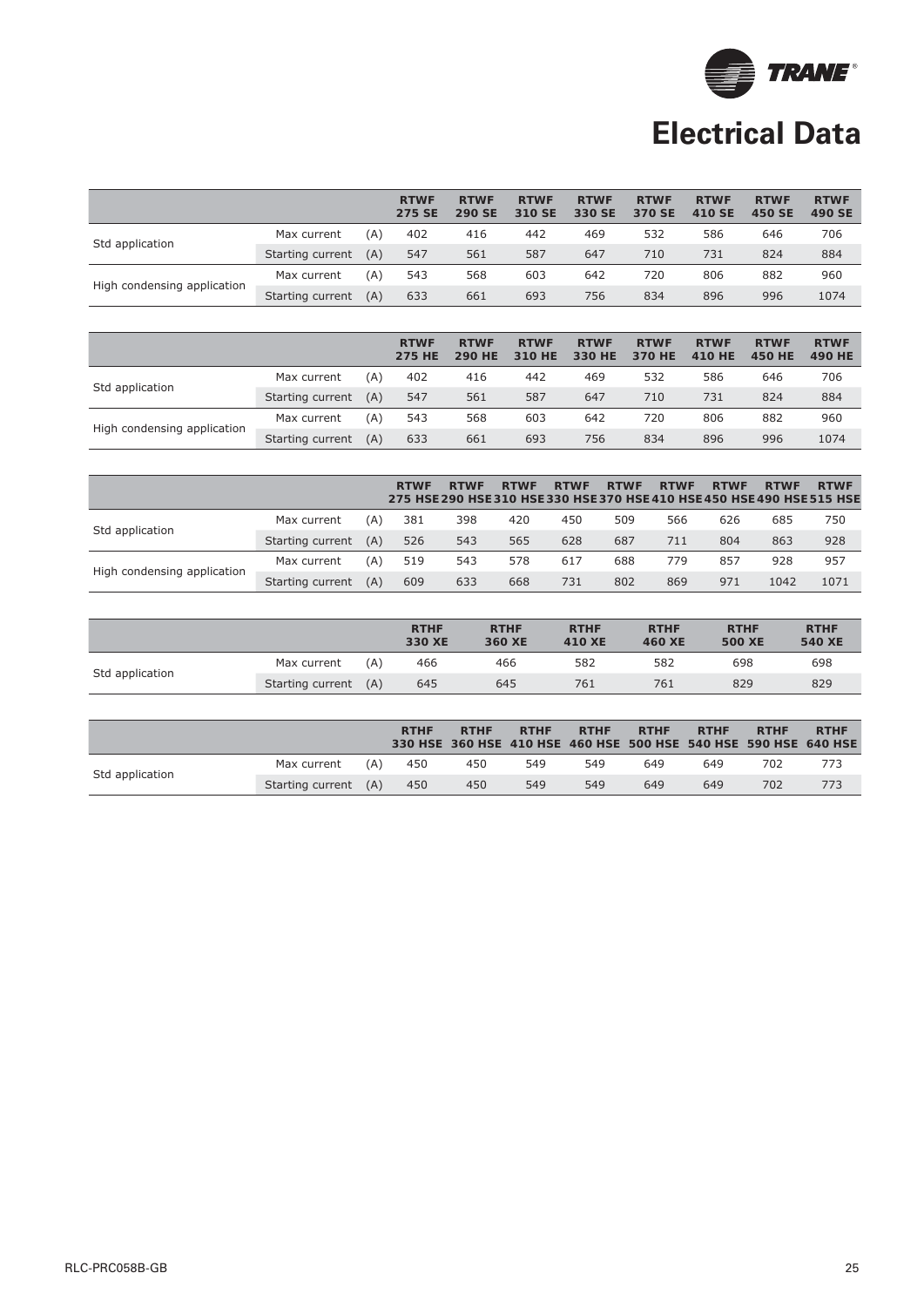

# **Acoustic Data**

|                    | <b>Global Sound Power</b><br>$SWL$ ( $dB(A)$ ) | Global Sound Pressure level at 10m<br>$SPL$ ( $dB(A)$ ) |
|--------------------|------------------------------------------------|---------------------------------------------------------|
| RTWF 275 SE        | 100                                            | 68                                                      |
| <b>RTWF 290 SE</b> | 100                                            | 68                                                      |
| <b>RTWF 310 SE</b> | 101                                            | 69                                                      |
| RTWF 330 SE        | 101                                            | 69                                                      |
| RTWF 370 SE        | 101                                            | 69                                                      |
| <b>RTWF 410 SE</b> | 102                                            | 70                                                      |
| <b>RTWF 450 SE</b> | 102                                            | 70                                                      |
| <b>RTWF 490 SE</b> | 102                                            | 70                                                      |
| RTWF 275 HE        | 100                                            | 68                                                      |
| RTWF 290 HE        | 100                                            | 68                                                      |
| RTWF 310 HE        | 101                                            | 69                                                      |
| RTWF 330 HE        | 101                                            | 69                                                      |
| RTWF 370 HE        | 101                                            | 69                                                      |
| RTWF 410 HE        | 102                                            | 70                                                      |
| RTWF 450 HE        | 102                                            | 70                                                      |
| RTWF 490 HE        | 102                                            | 70                                                      |
| RTWF 275 HSE       | 100                                            | 68                                                      |
| RTWF 290 HSE       | 100                                            | 68                                                      |
| RTWF 310 HSE       | 101                                            | 69                                                      |
| RTWF 330 HSE       | 101                                            | 69                                                      |
| RTWF 370 HSE       | 101                                            | 69                                                      |
| RTWF 410 HSE       | 102                                            | 70                                                      |
| RTWF 450 HSE       | 102                                            | 70                                                      |
| RTWF 490 HSE       | 102                                            | 70                                                      |
| RTWF 515 HSE       | 107                                            | 75                                                      |
| RTHF 330 XE        | 97                                             | 65                                                      |
| RTHF 360 XE        | 97                                             | 65                                                      |
| RTHF 410 XE        | 98                                             | 66                                                      |
| RTHF 460 XE        | 98                                             | 66                                                      |
| <b>RTHF 500 XE</b> | 99                                             | 67                                                      |
| <b>RTHF 540 XE</b> | 99                                             | 67                                                      |
| RTHF 330 HSE       | 97                                             | 65                                                      |
| RTHF 360 HSE       | 97                                             | 65                                                      |
| RTHF 410 HSE       | 98                                             | 66                                                      |
| RTHF 460 HSE       | 98                                             | 66                                                      |
| RTHF 500 HSE       | 99                                             | 67                                                      |
| RTHF 540 HSE       | 99                                             | 67                                                      |
| RTHF 590 HSE       | 102                                            | 70                                                      |
| RTHF 640 HSE       | 104                                            | 72                                                      |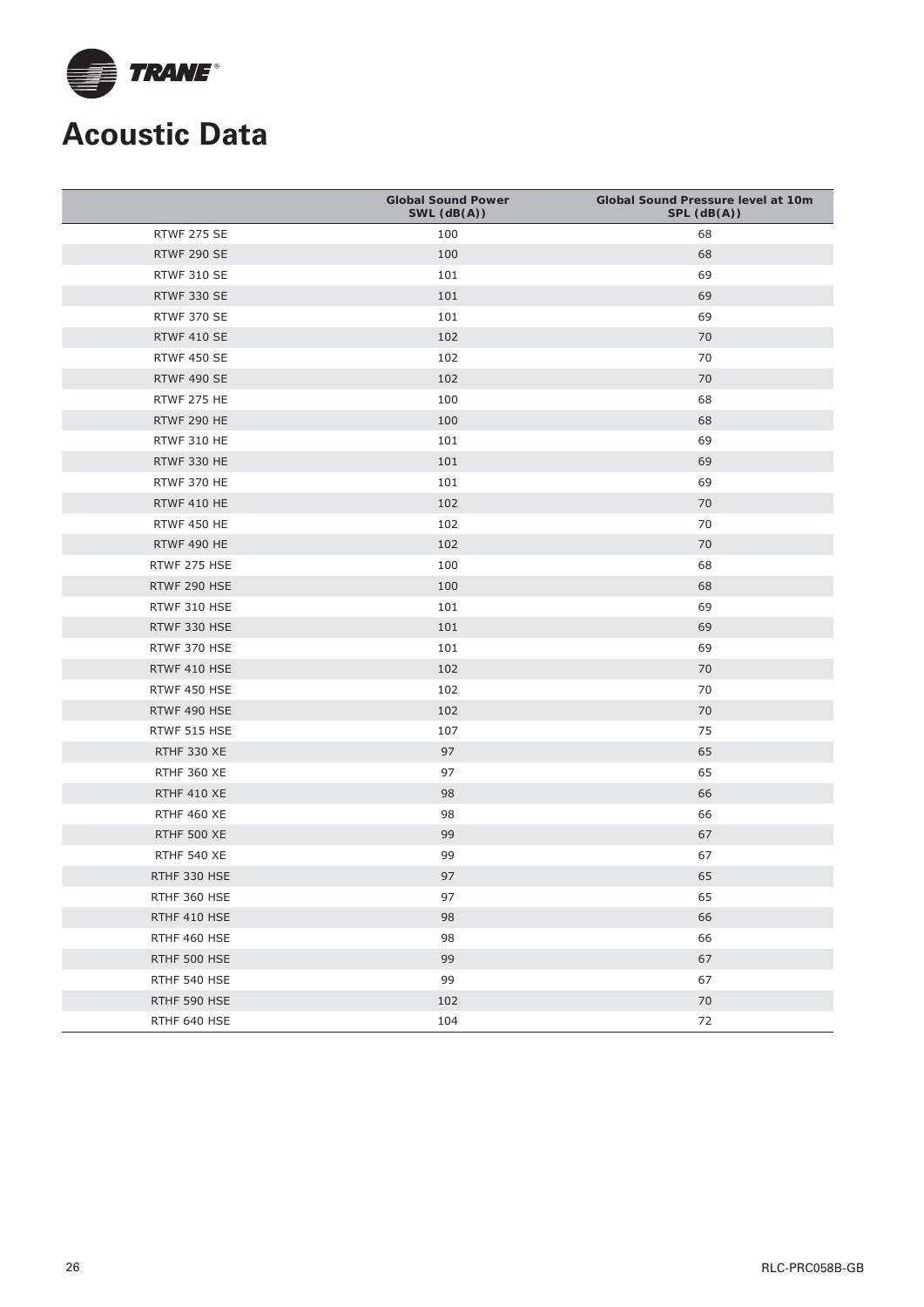